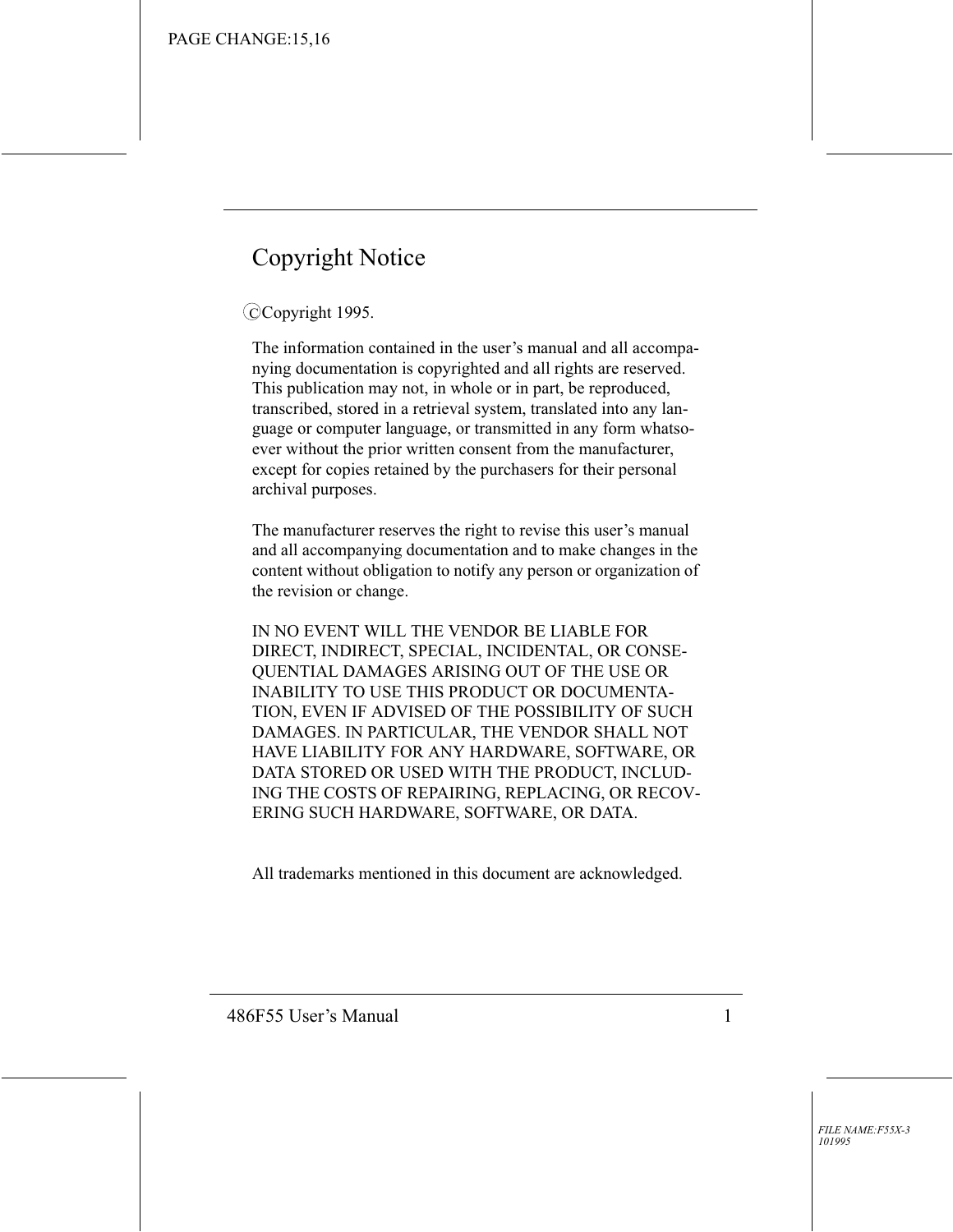## Table Of Contents

| Chapter 1                                        |    |
|--------------------------------------------------|----|
| <b>Introduction</b>                              |    |
| 486F55 Mainboard Features                        | 4  |
| Power Supply for 486F55 Mainboard                | 5  |
| Chapter 2                                        |    |
| <b>Hardware Guide</b>                            |    |
| Before You Begin                                 | 6  |
| 486F55 Mainboard Layout                          | 7  |
| Connectors                                       | 9  |
| Cache Memory                                     | 10 |
| <b>System Memory</b>                             | 13 |
| CPU Type Selection                               | 15 |
| <b>CPU</b> Speed Selection                       | 17 |
| <b>CPU</b> Voltage Selection                     | 17 |
| <b>CMOS RAM Clearance</b>                        | 18 |
| <b>ECP DMA Channel Selection</b>                 | 19 |
| Parallel Port Interrupt Selection                | 19 |
| Cable Set                                        | 20 |
| Chapter 3                                        |    |
| <b>Software Guide</b>                            |    |
| Software Setup                                   | 21 |
| <b>Running Award BIOS</b>                        | 21 |
| The Main Program Screen                          | 22 |
| <b>Standard CMOS Setup</b>                       | 23 |
| <b>BIOS Features Setup</b>                       | 25 |
| <b>Chipset Features Setup</b>                    | 28 |
| <b>Power Management Setup</b>                    | 30 |
| PCI Configuration Setup                          | 32 |
| PCI Expansion Card (Except PCI IDE) Installation | 33 |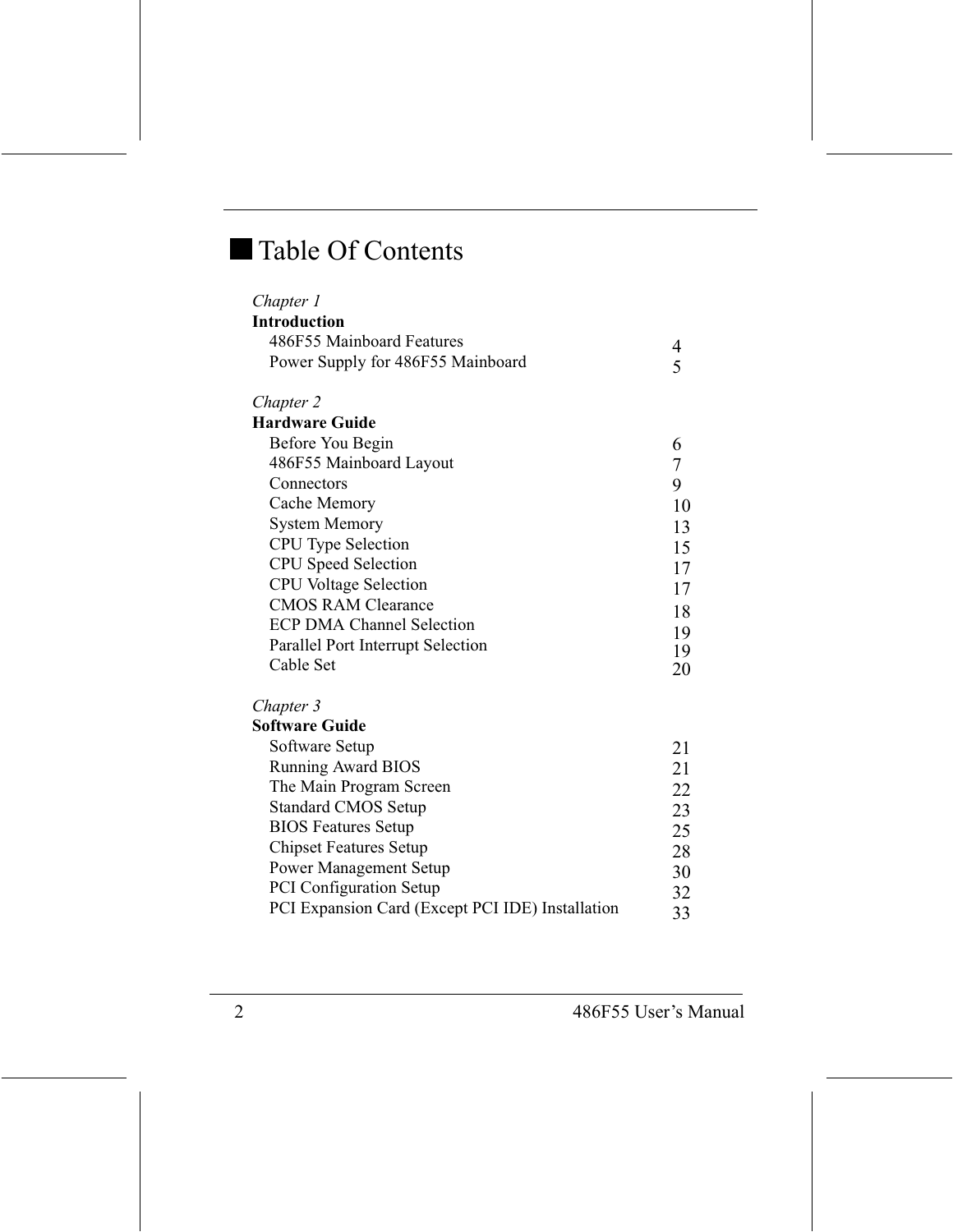| <b>PCI IDE Installation</b>   | 35 |
|-------------------------------|----|
| <b>Load BIOS Defaults</b>     | 36 |
| Load Setup Defaults           | 36 |
| Password Setting              | 37 |
| <b>IDE HDD Auto Detection</b> | 37 |
| <b>HDD Low Level Format</b>   | 38 |
| Save and Exit Setup           | 38 |
| <b>Exit Without Saving</b>    | 38 |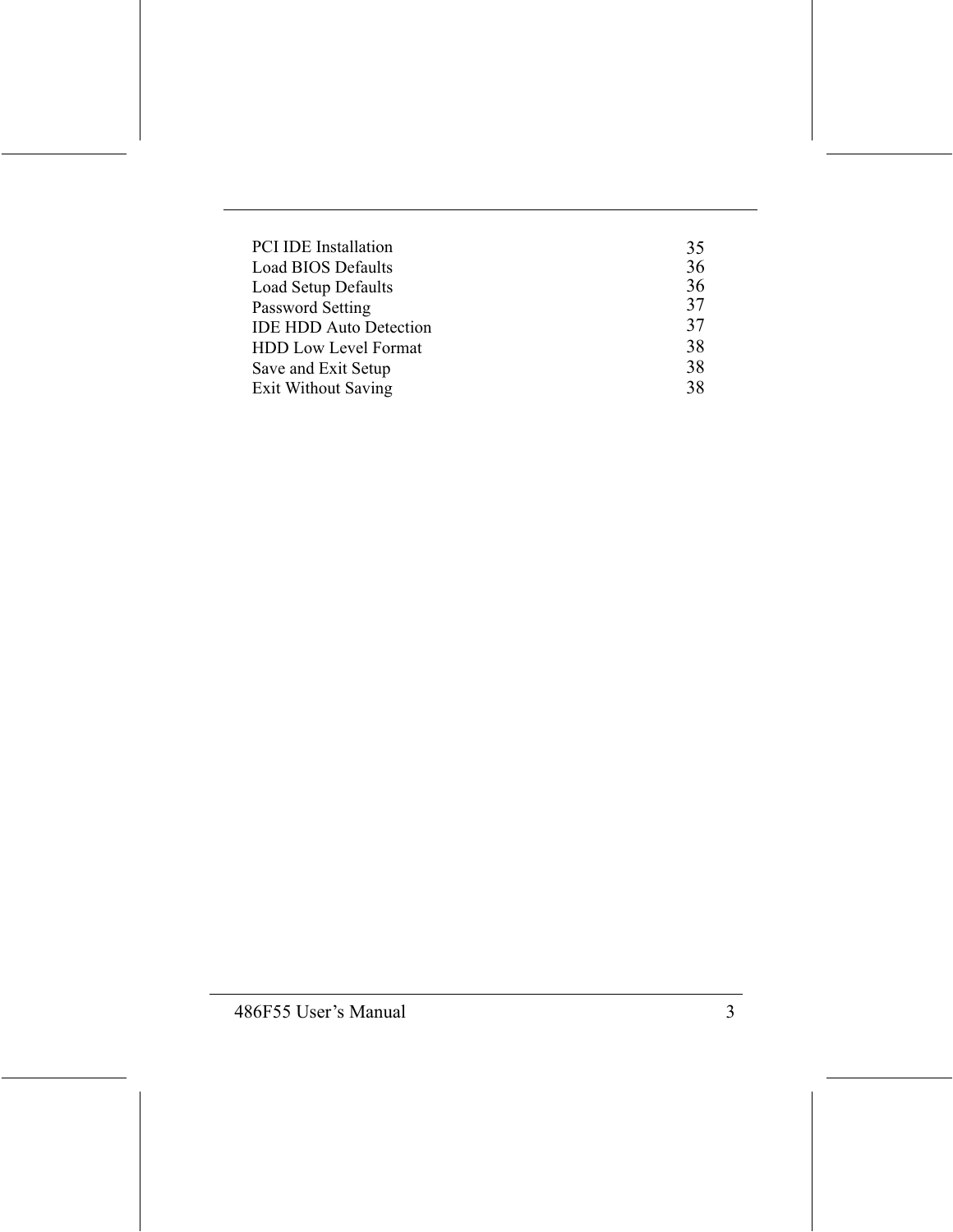## 1 Introduction

#### **486F55 Mainhoard Features**

The 486F55 is a high performance, function enhanced computer mainboard that combines the power of 80486 DX/DX2/DX4 CPU and the PCI Local bus. The features integrated onto the 486F55 mainboard are as follows:

- . Supports 3-VOLT or 5-VOLT Intel, AMD, Cyrix 486 processor family.
- . SiS 496/497 PCI chipset.
- . Optional 128KB/256KB/512KB external cache.
- .72-pin DRAM SIMM modules in multiple configurations up to 255MB.
- . On-board Local Bus Enhanced IDE (PIO mode3,4) controller with two connectors supporting up to 4 IDE devices.
- . On-board super I/O controller supporting 2 16550 Fast UART compatible serial ports, one parallel port with EPP and ECP capabilities and a floppy disk drive connector.
- . Award 486 PCI BIOS.
- . System and Video BIOS relocateable to RAM area to enhance performance.
- . Fast A20, fast reset and hidden DRAM refresh to boost system performance.
- . Four 16-bit ISA and three 32-bit Bus Master PCI expansion slots, with one slot shared between ISA and PCI.
- . Three Power Saving Modes: Doze, Standby, and Suspend.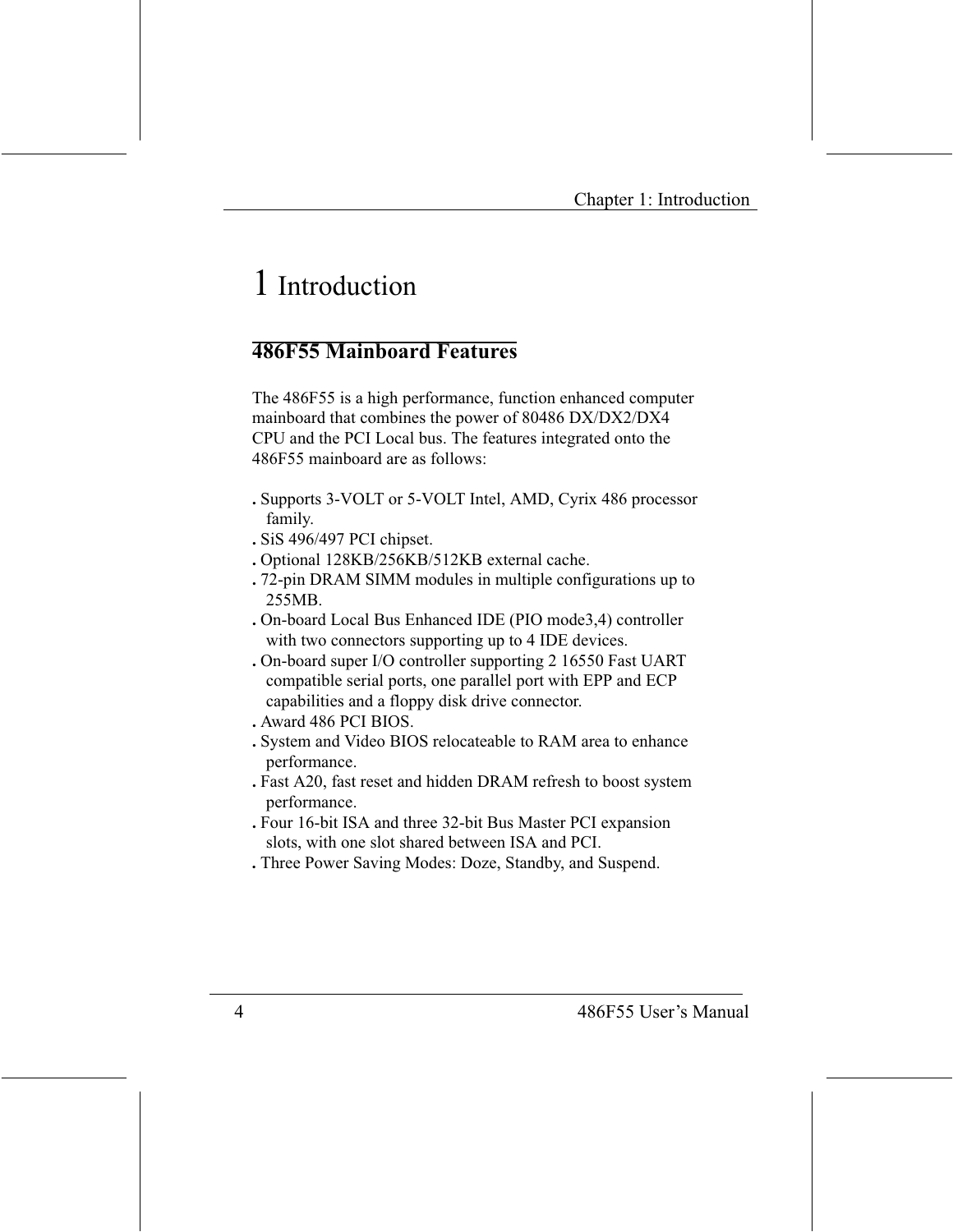## **Power Supply for 486F55 Mainboard**

A clean steady power source is necessary to get reliable performance from the system. With the high clock speeds of the CPU (running at 25 MHz or above) the quality of the power supply becomes even more important. Most power supplies on the market meet the standards required by the CPU. However some have been found to be out of specifications. To be certain of the highest performance by your system, be sure your power supply provides a voltage range from 5.25 volt maximum to 4.95 volt minimum.

In areas with noisy power transmission, we suggest the use of a line noise filter between the power and the computer.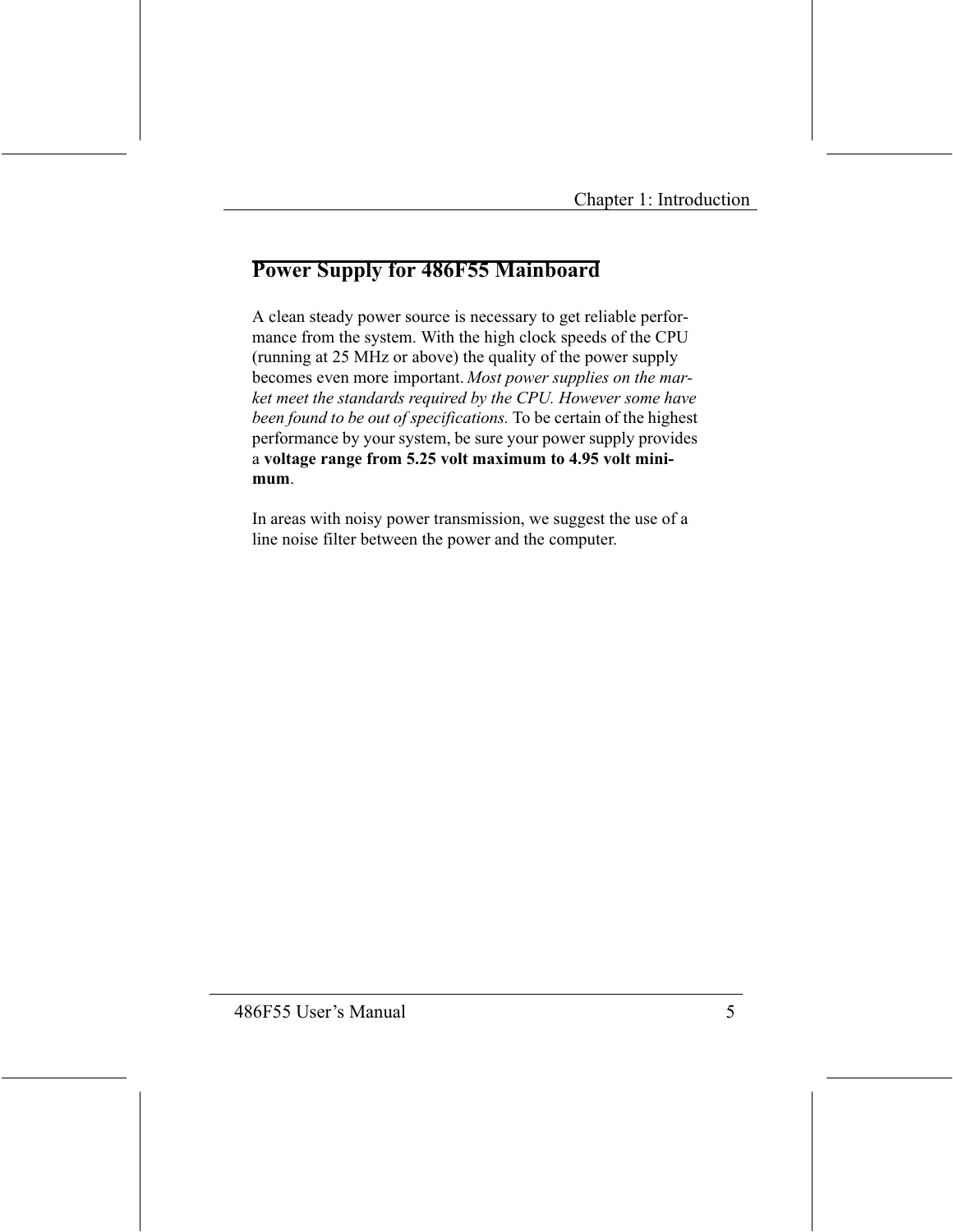# 2 Hardware Guide

## **Before You Begin**

Before removing the mainboard from its anti-static bag, you need to eliminate any static electricity that may be accumulated on your body. The charge that can build up in your body may be more than enough to damage integrated circuits on the system board. Therefore, it is important to observe basic precautions whenever you handle or use computer components. Although areas with humid climate are much less prone to static build-up, it is best to always safeguard against accidental damage that may lead to costly repairs. The following measures should be sufficient to protect your equipment from static discharge:

- . After removing the system cover, discharge any static electricity that might have accumulated in your body by touching a grounded or anti-static surface (e.g. anti-static pads). If nothing is available, touch the power supply housing. This assumes the system unit is plugged into the AC outlet. Be certain to do this before removing components from their anti-static coverings.
- . When handling separate cards, boards or modules, be cautious to avoid contacting with the components on them, and also with the "gold finger" connectors that plug into the expansion slot. It is best to handle them either by their edges or by mounting brackets that attach to the slot opening in the system cases. However, the above recommendation are just intended to avoid the static discharge problem.
- . Make certain that everything connects to the system case, including the power supply, is unplugged before doing the installation work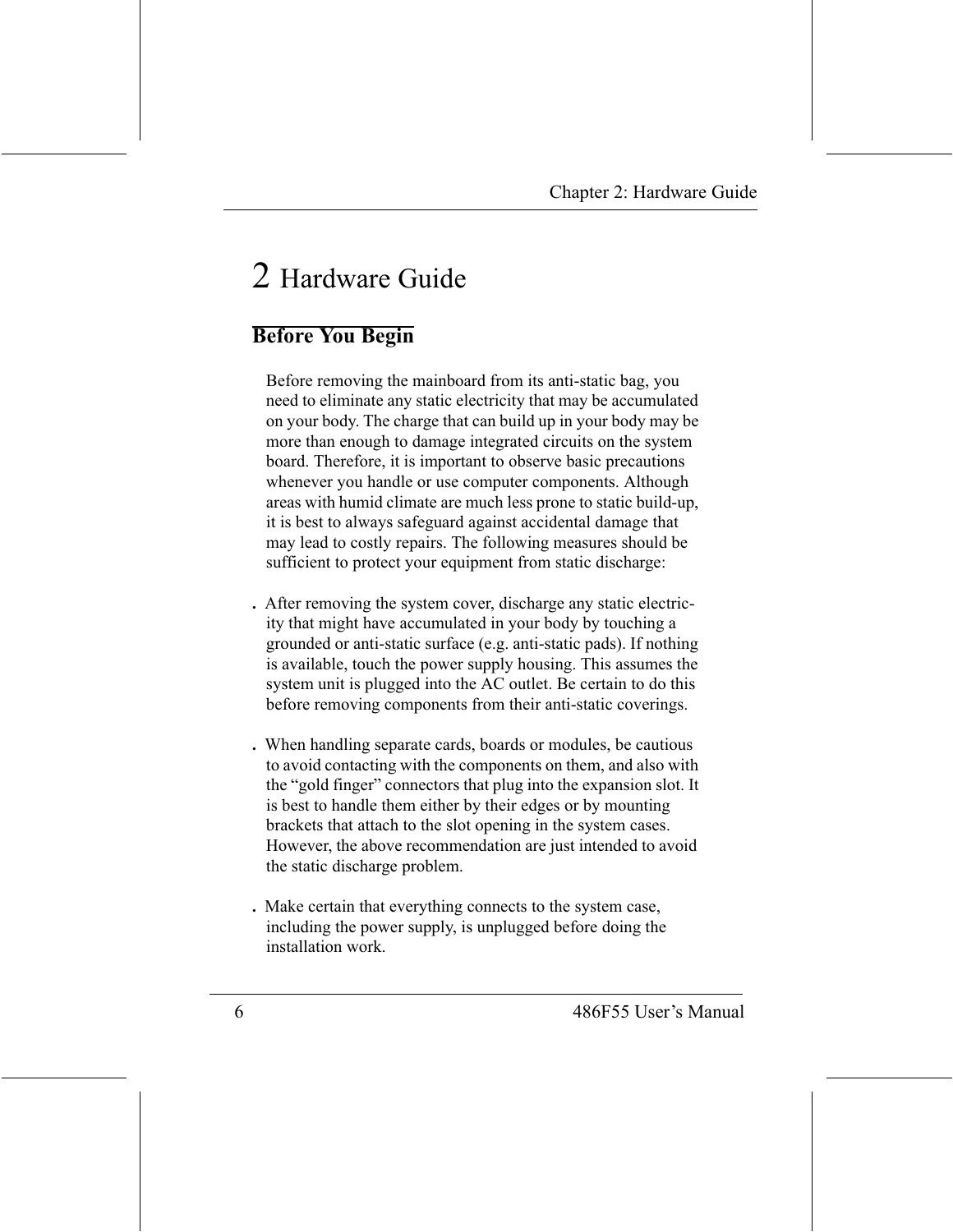#### **486F55 Mainboard Layout**



8:BIOS ROM

9:Keyboard Connector

10:IDE Connectors

13: Serial Port Connectors

3:Cache SRAM Chips

4:ISA Expansion Slots

5:PCI/ISA Shared Slot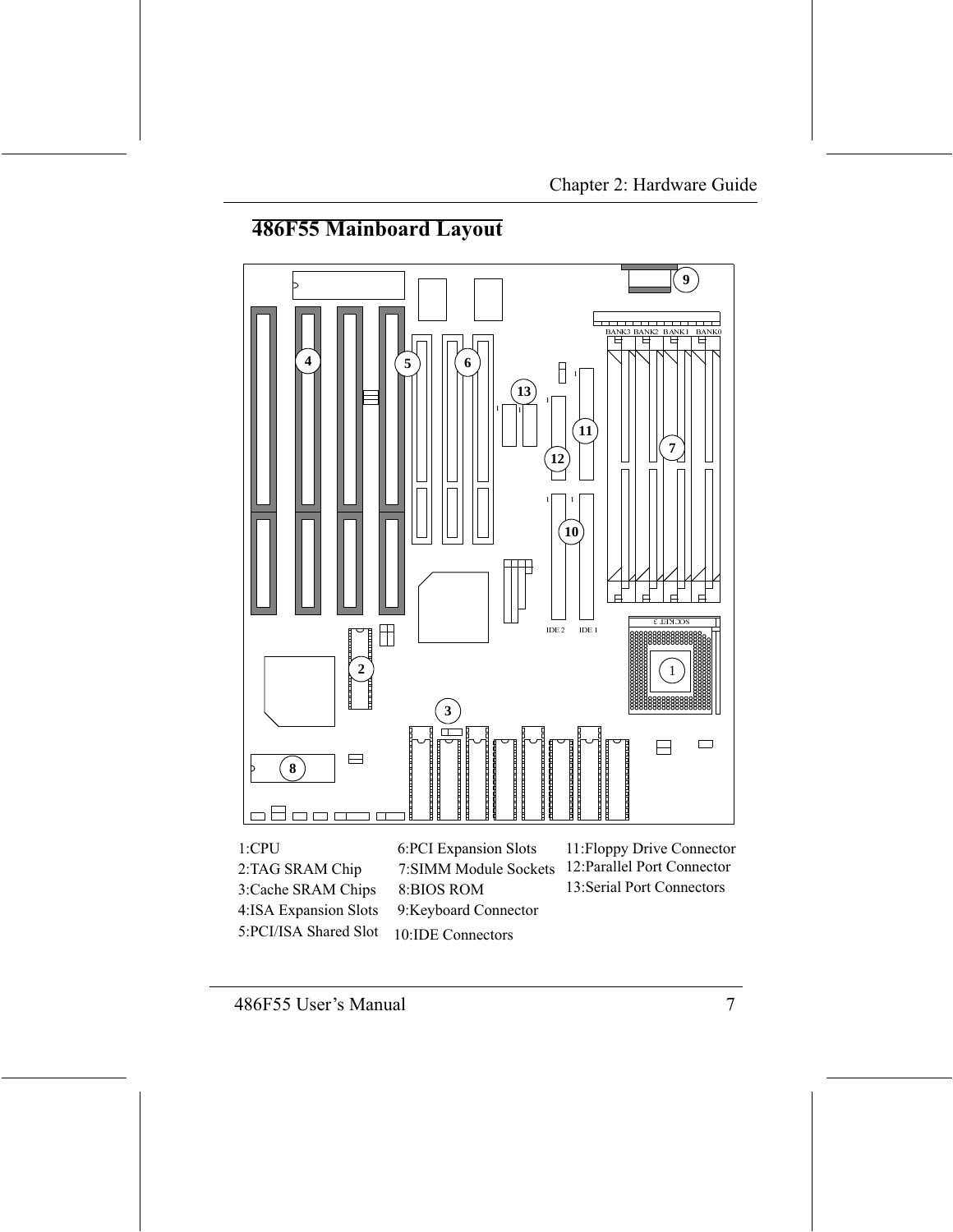#### **486F55 Mainboard Jumper Location**



A:CPU Voltage Selection (JP17, JP18, JP19) B:CPU Type Selection (JP8,JP9,JP10,JP11) C:CPU Frequency Selection (JP22,JP23) D:Cache Size Selection (JP15,JP16,JP20) E:CMOS RAM Clear (JP2)

F: Parallel Port Interrupt Selection (JP6) G: ECP DMA Channel Selection (JP4, JP5) H: Front Panel Connector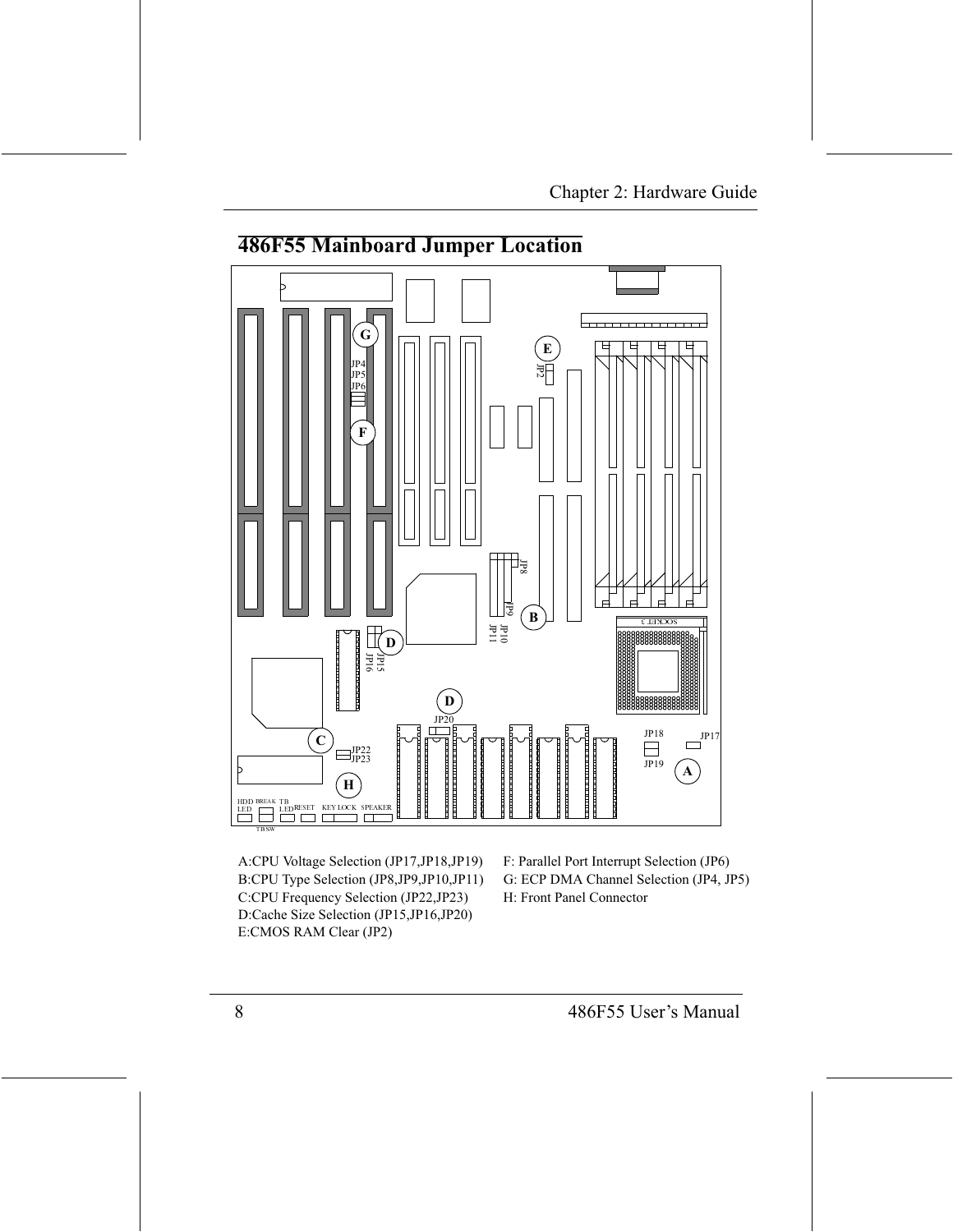## **Connectors**

Hard Drive LED



On: Hard Drive Active

Turbo LED



Light On: Turbo Speed

Turbo Switch



on:Turbo Speed off:Slow Speed

Reset



Press To Reset the System

KeyLock



On: Disable Keyboard<br>Light On:+5V Exists

Speaker



**Break** 



Press to enter the power saving suspend mode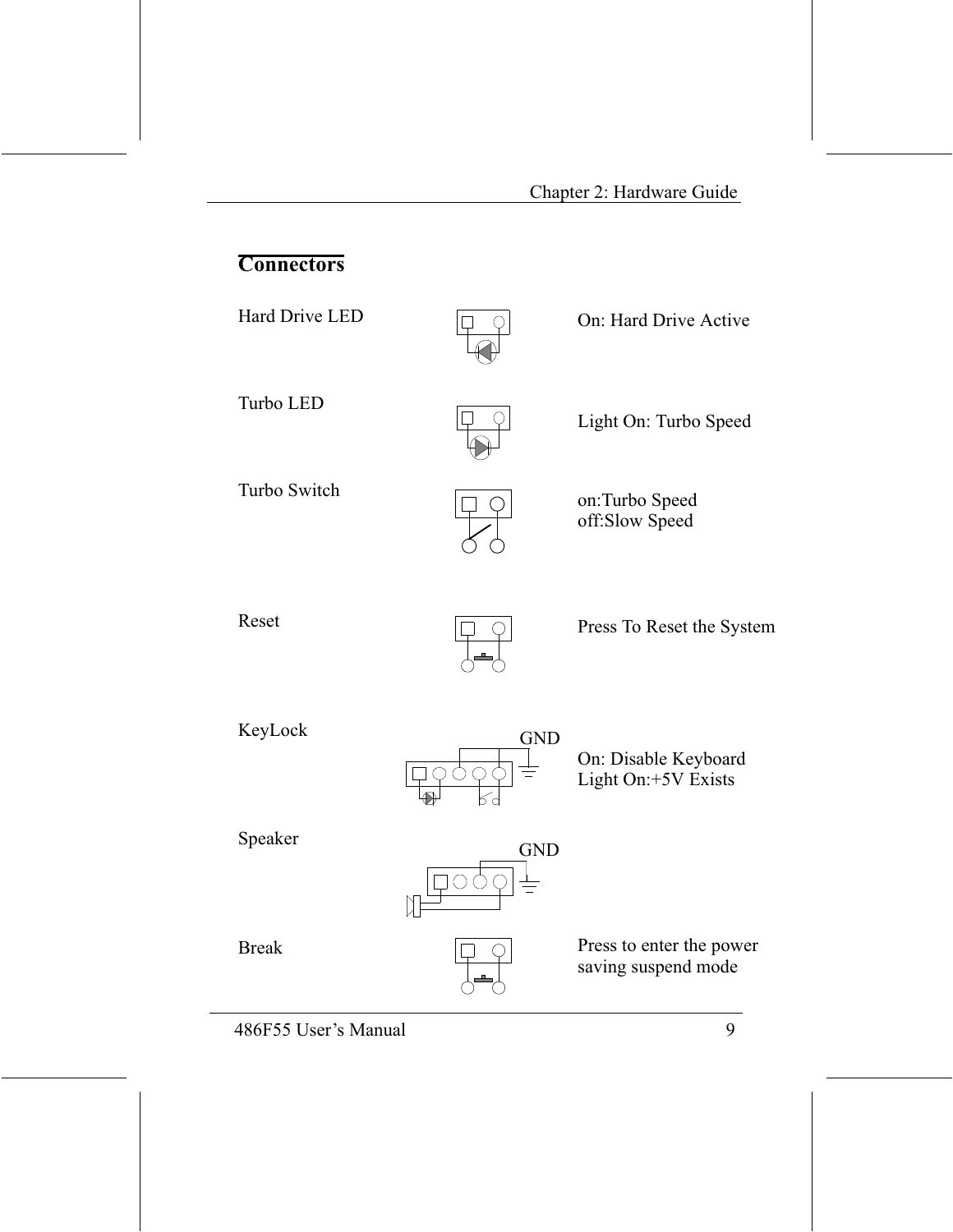## **Cache Memory**

The 486F55 Mainboard has three external cache options 128KB, 256KB and 512KB. All SRAMs must have a speed of 20ns or faster. The chart below shows the SRAM chips required for each configuration.

| Cache<br>Size | Tag RAM                                         | Data RAM                                            |
|---------------|-------------------------------------------------|-----------------------------------------------------|
| 128KB         | one 5V 8Kx8 or<br>16Kx8 or 32Kx8<br><b>SRAM</b> | four $5V$ 32Kx8<br><b>SRAMs</b>                     |
| 256KB         | one 5V 16Kx8 or<br>32Kx8 SRAM                   | four $5V$ 64K $x8$<br>SRAMs or eight<br>32Kx8 SRAMs |
| 512KB         | one 5V 32Kx8<br><b>SRAM</b>                     | four 5V 128Kx8<br><b>SRAMs</b>                      |

The figures below show where to install the SRAM chips and jumper setting for each configuration.

Note: Top 4 socket pins must be open when install a 28-pin SRAM chip in a 32-pin socket.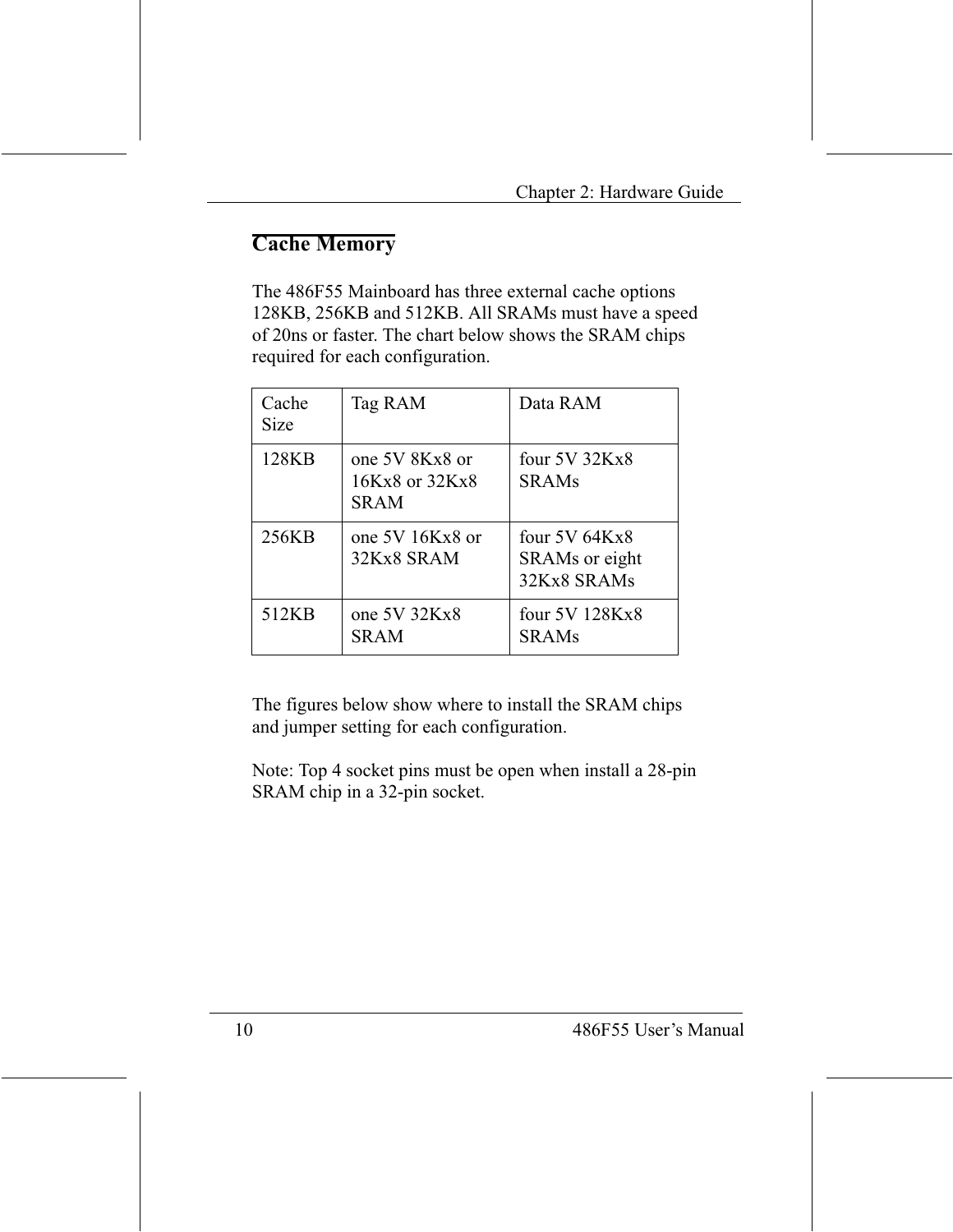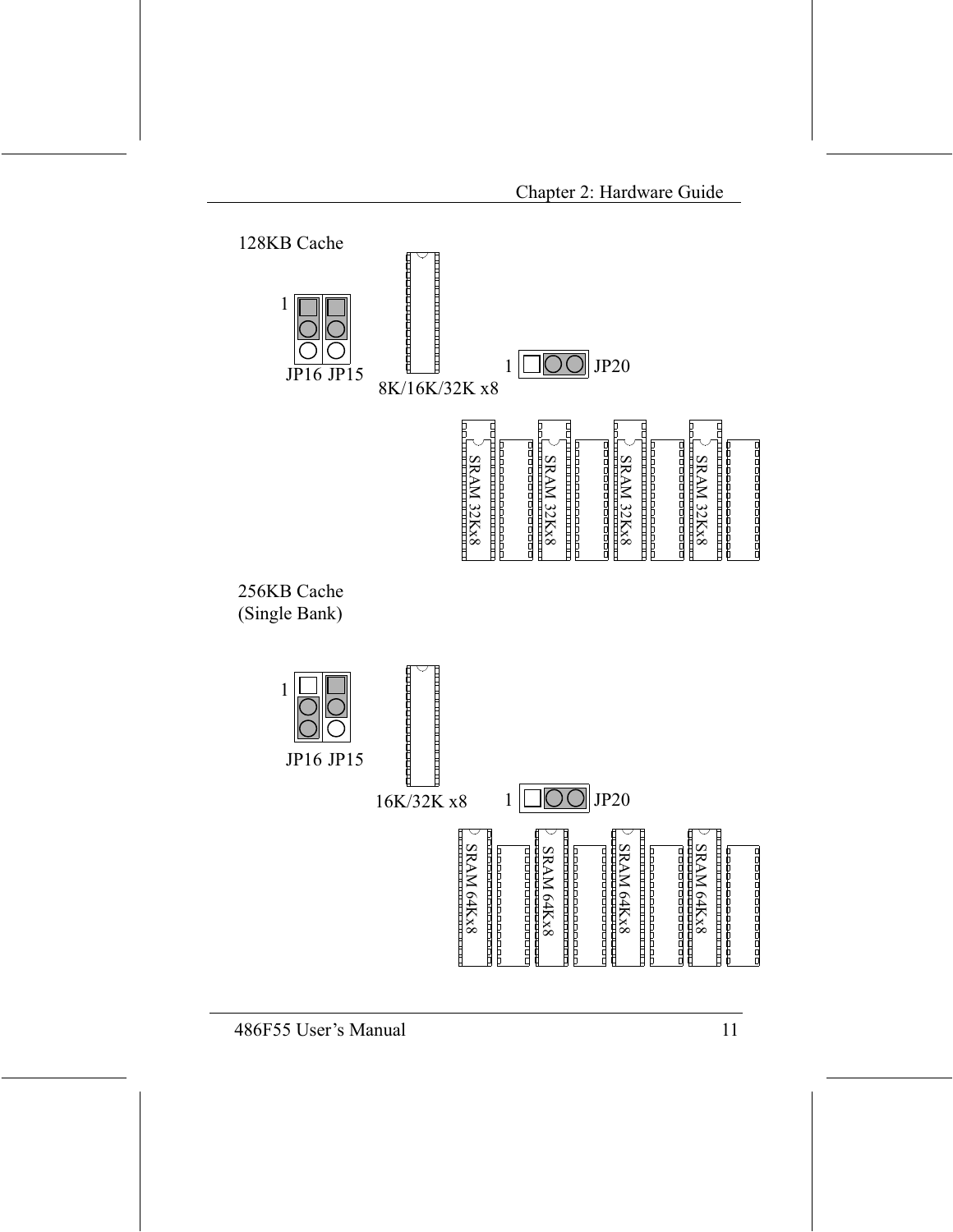256 KB Cache (Double Banks) 1 JP16 JP15 IE  $JP20$  $\mathbf{1}$ 16K/32K x8 בתבתב הבערבת בתבתב הבערבת בתבת<br>דבות בתבתב הבערבת בתבתב הבערבת <u>The contract of the contract of the contract of the contract of the contract of the contract of the contract of the contract of the contract of the contract of the contract of the contract of the contract of the contract </u> בת התרבות התרבות התרבות התרבות הדרות.<br>ביותר הרובה ביותר הרובה הרובה הדרות SRAM 32Kx8 SRAM 32Kx8 <u> 11 11 11 11 11 11 11 11 11 11 11</u> **SRAM 32Kx8** SRAM 32Kx8 **SRAM 32Kx8 SRAM 32Kx8 SRAM 32Kx8 SRAM 32Kx8** 11 11 11 11 11 11 11 11 11 11 11 11 י הורים וביות וביות וביות וביות וביות.<br>בסופים המשפטים היות וביות וביות 512KB Cache 1 JP16 JP15  $JP20$ 32K x8 1 <u> Tanzania de la provincia de la provinc</u>ia **SRAM 128Kx8** المائك المائك المائك المائك المائك المائك المائك **SRAM 128Kx8 SRAM 128KX8** rooooooooooo ononomorano na p **SRAM 128Kx8** 2010000000000000 ممصمم ممصموم propropropropropro -----------------------------------000000000000000 <u>The proportion of the proportion</u> <u> TENETA DE LA PROVINCIA DE LA PROVINCIA DE LA PROVINCIA DE LA PROVINCIA DE LA PROVINCIA DE LA PROVINCIA DE LA</u> <u>n Silan Sila bertama dan sebagai sebagai sebagai sebagai sebagai sebagai sebagai sebagai sebagai sebagai seba</u> **TREADERS**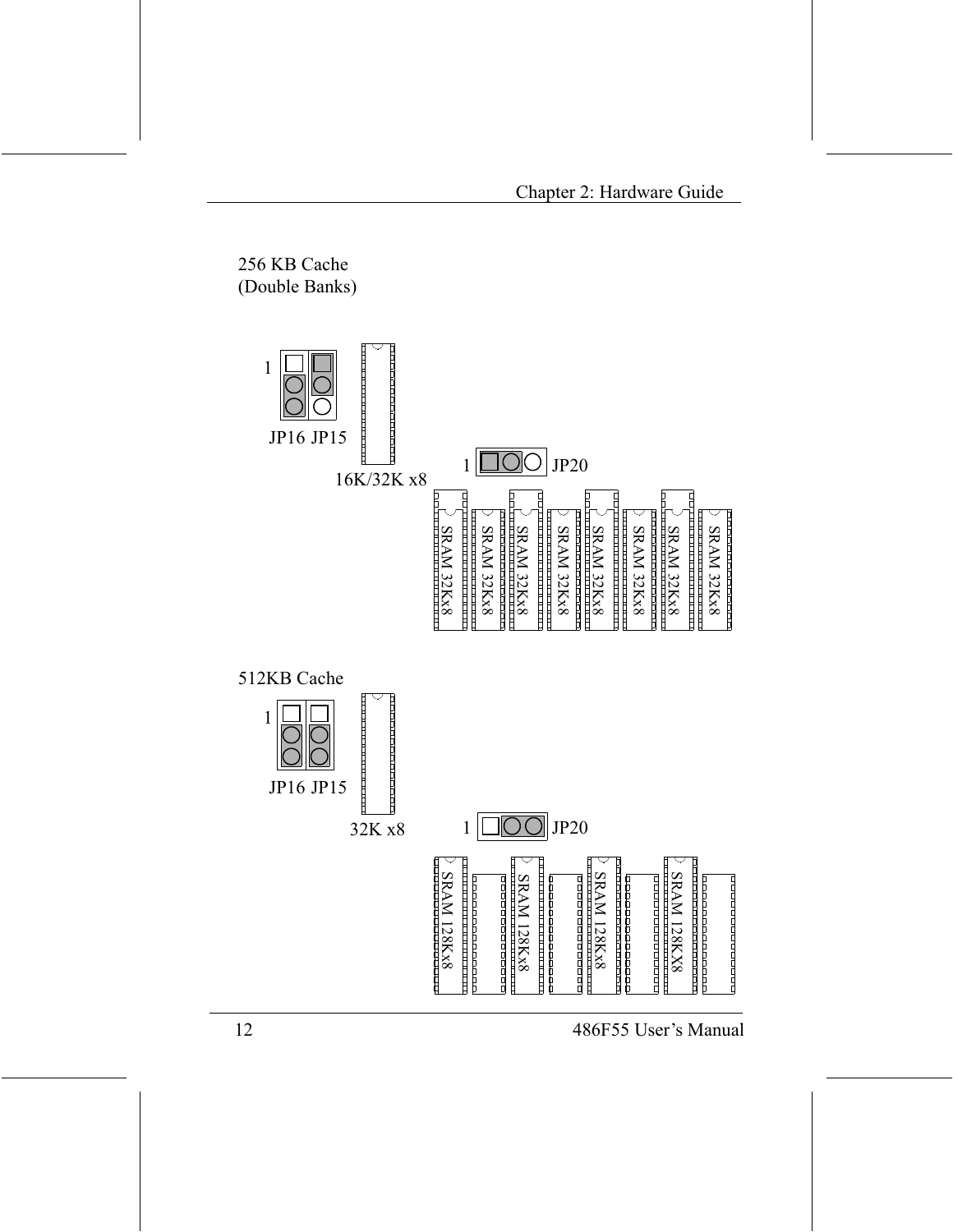### **System Memory**

Memory can be installed by using 1MB(S), 2MB(D), 4MB(S), 8MB(D), 16MB(S), 32MB(D), 64MB(S) or 128MB(D) 72-pin SIMM modules. S means single side and D means double side. Due to the 486F55 mainboard high speed design, the memory modules for the 486F55 must meet all of following requirements:

Modules Size: Single side 1MB, 4MB, 16MB, 64MB. Double side 2MB, 8MB, 32MB, 128MB. DRAM Speed: 70ns or faster RAS Access Time:  $60ns \sim 70ns$ CAS Access Time:  $10ns \approx 25ns$ 

SIMMs have cut-out at one end that matches an extension on one of the vertical posts of each socket.



. With DRAM auto-sizing (table free) feature, SIMM modules need not to be installed starting from Bank 0 or in consecutive sequence.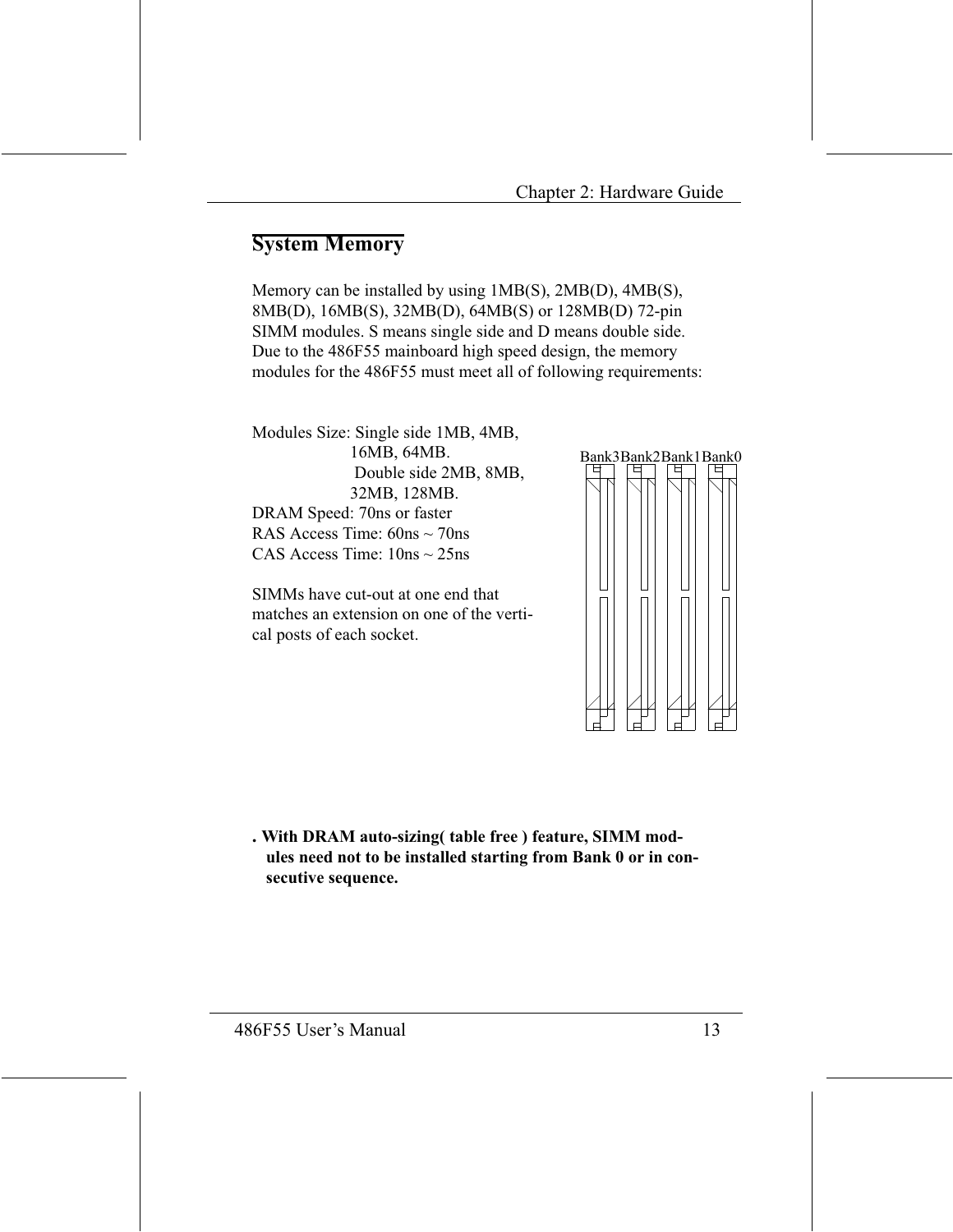| SIMM Bank 3                               | SIMM Bank 2    | SIMM Bank 1                                 | SIMM Bank 0    |
|-------------------------------------------|----------------|---------------------------------------------|----------------|
| None or 1MB or                            | None or 1MB or | None or 1MB or                              | None or 1MB or |
| 4MB or 16MB or                            | 4MB or 16MB or | 4MB or 16MB or                              | 4MB or 16MB or |
| 64MB                                      | 64MB           | 64MB                                        | 64MB           |
| None or 2MB or                            | None           | None or 1MB or                              | None or 1MB or |
| 8MB or 32MB or                            |                | 4MB or 16MB or                              | 4MB or 16MB or |
| 128MB                                     |                | 64MB                                        | 64MB           |
| None or 2MB or<br>8MB or 32MB or<br>128MB | None           | None or 2MB or<br>8 M B or 32MB or<br>128MB | None           |
| None or 1MB or                            | None or 1MB or | None or 2MB or                              | None           |
| $4MB$ or $16MB$ or                        | 4MB or 16MB or | 8MB or 32MB or                              |                |
| 64MB                                      | 64MB           | 128MB                                       |                |

The following are all available memory configurations: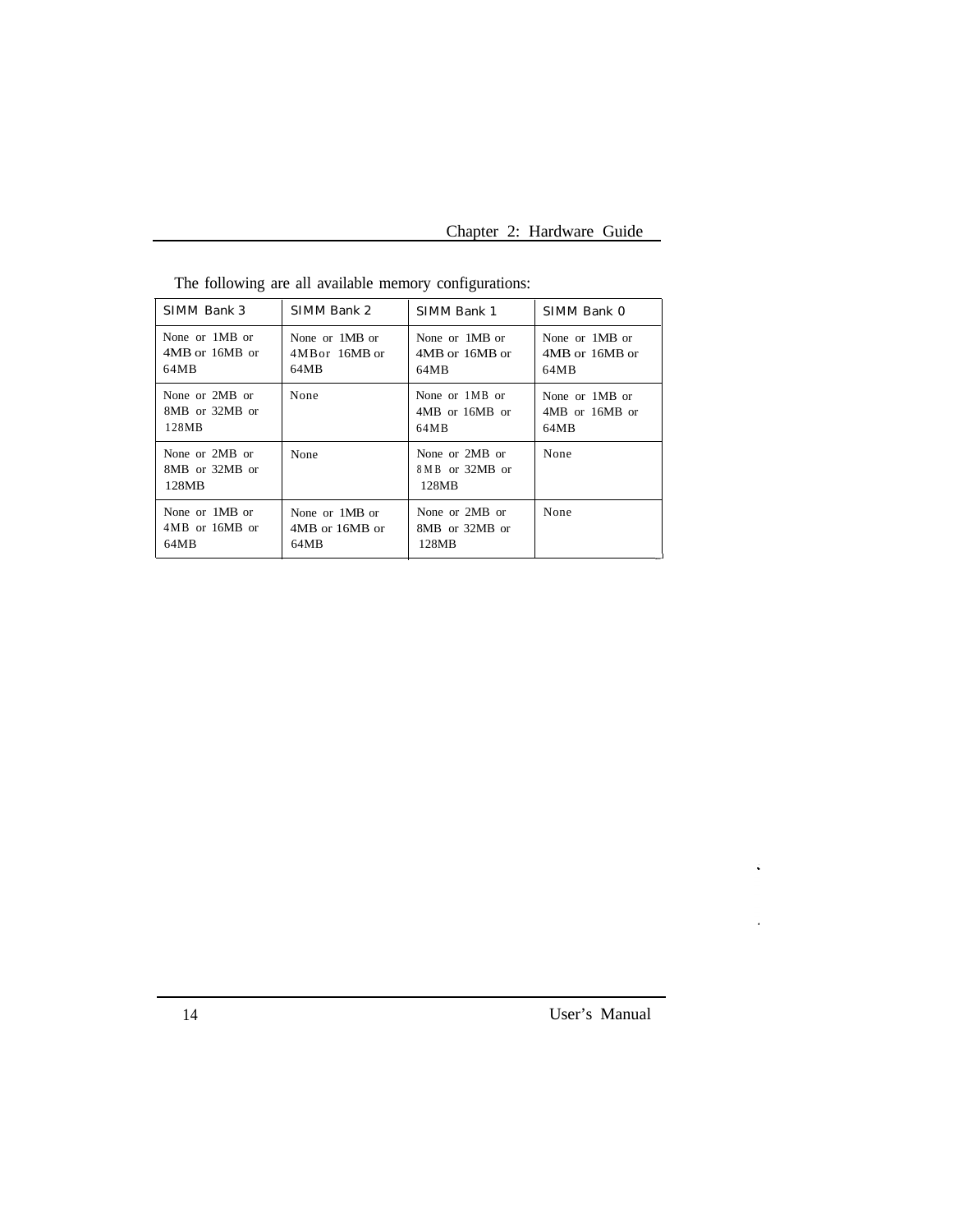## **CPU Type Selection**

. Selecting the CPU Type.

There are four jumpers to be set for the CPU Type selection. Make Sure the settings are correct for your CPU. An improper setting may damage the CPU.



Cyrix 5x86 Intel 486DX/DX2 Intel 487SX/ODP<br>Intel 486DX4 (default)



Intel P24D, P24C-WB Intel P24T, P24CT Write-Thru L1 Cache (JP11 short 7&8) Write-Back L1 Cache (JP11 open 7&8)



AMD 486 DX2 (JP11 short 7& AMD 486 DX4  $\check{O}$  IP11 open 7&

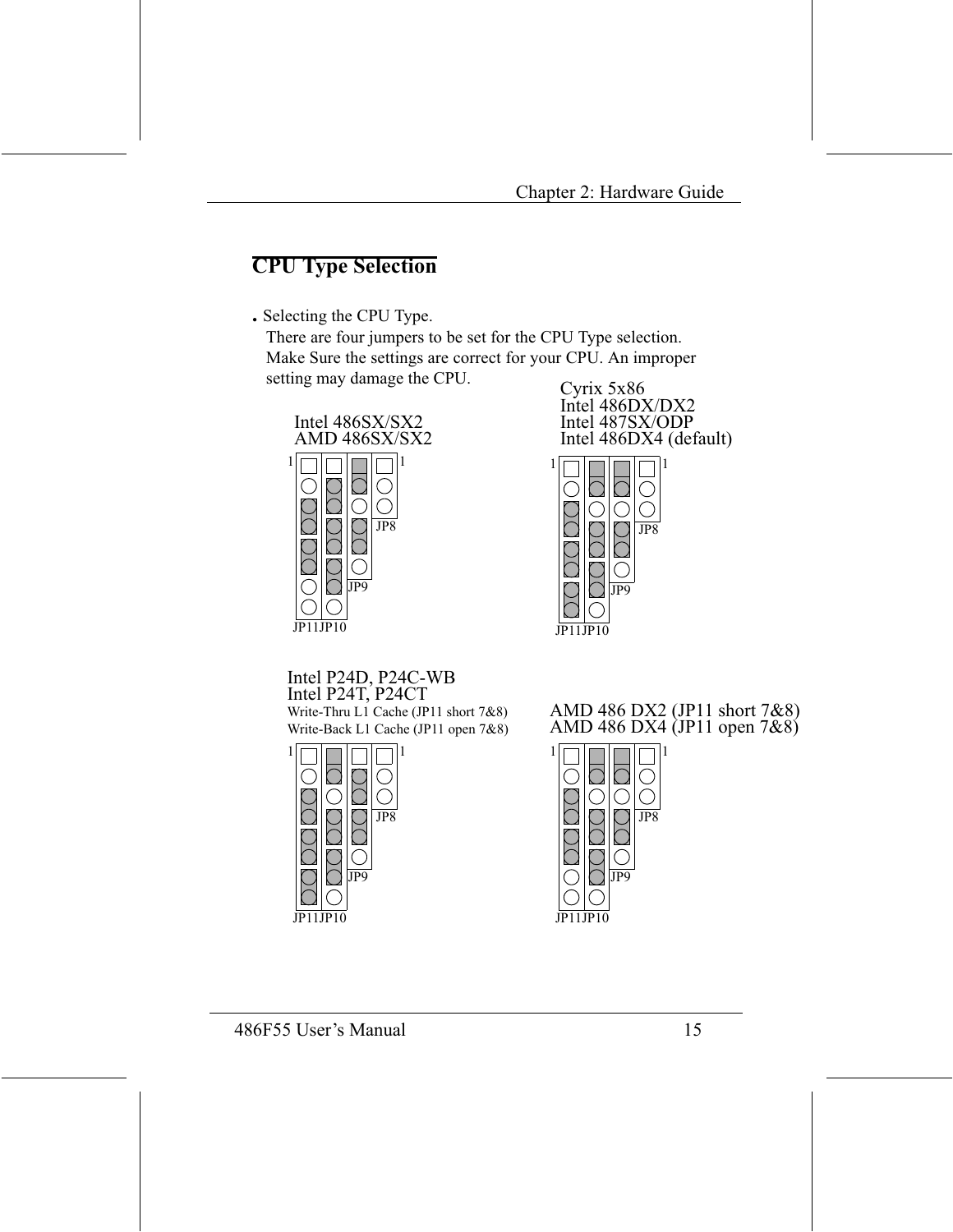#### $AMD - X5$ AMD 486 DX2 Enhanced

Write-Thru L1 Cache (JP11 short 7&8) Write-Back L1 Cache (JP11 open 7&8) 1



#### Cyrix 486DX/DX2



#### **AMD 486 DX4 Enhanced**

Write-Thru L1 Cache (JP11 short 7&8) Write-Back L1 Cache (JP11 open 7&8)





11 IP10



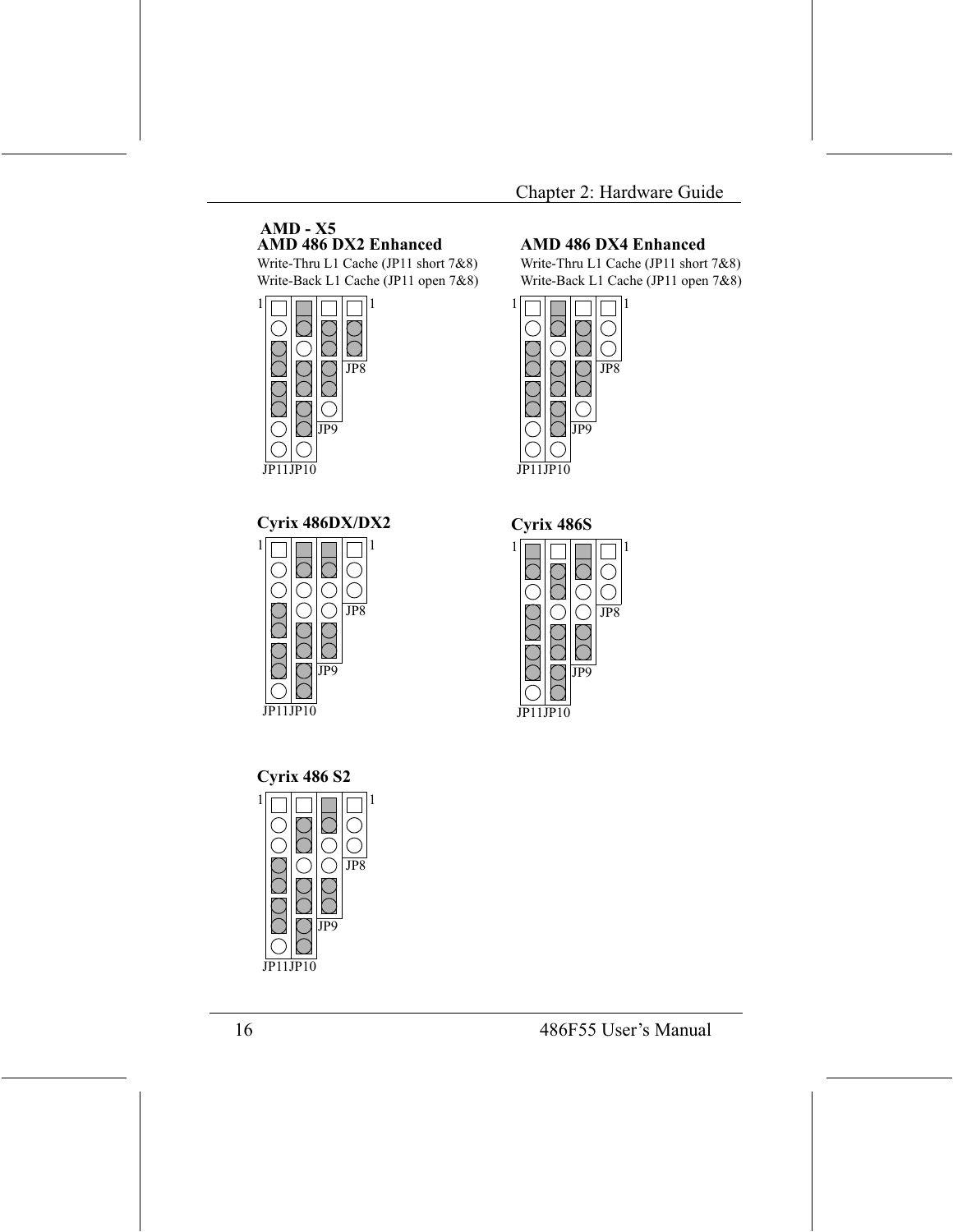### **CPU Speed Selection**

. Selecting the CPU Speed.

If you install a CPU with a different operating speed, you must change the CPU speed jumper setting.





The PCI Bus is running at the same frequency as the CPU.

## **CPU Voltage Selection**

. There are three jumpers to be set for the CPU Voltage Selection. Make sure the setting are correct for your CPU. An improper setting may damage the CPU.

#### 5.0 Volt (default)

$$
\frac{1}{\square \square} \text{JP18} \quad 1 \boxed{\square \bigcirc} \text{ JP17}
$$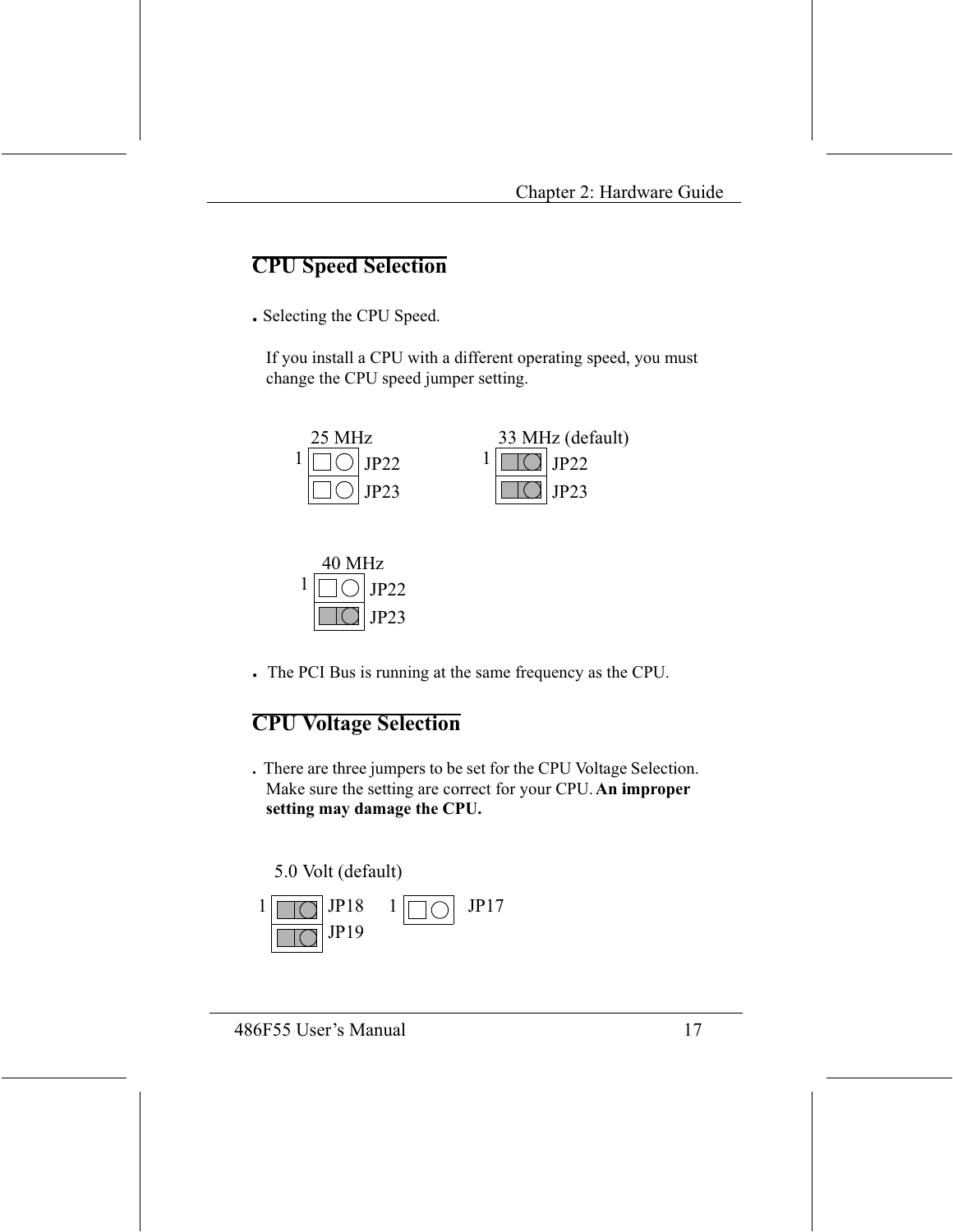

3.3 Volt (for Intel & AMD & Cyrix 5x86 3V CPU)  $JPI7$  $JP18$ 1  $JP19$ 

## **CMOS RAM Clearance**

. Clearing CMOS RAM Data

If you need to clear the CMOS RAM data, first you need to turn your system's power off then remove the jumper shunt from JP2, place it at the position to short pin2 and pin3 for 5 seconds, then recover it to its original setting to short pin 1 and pin 2.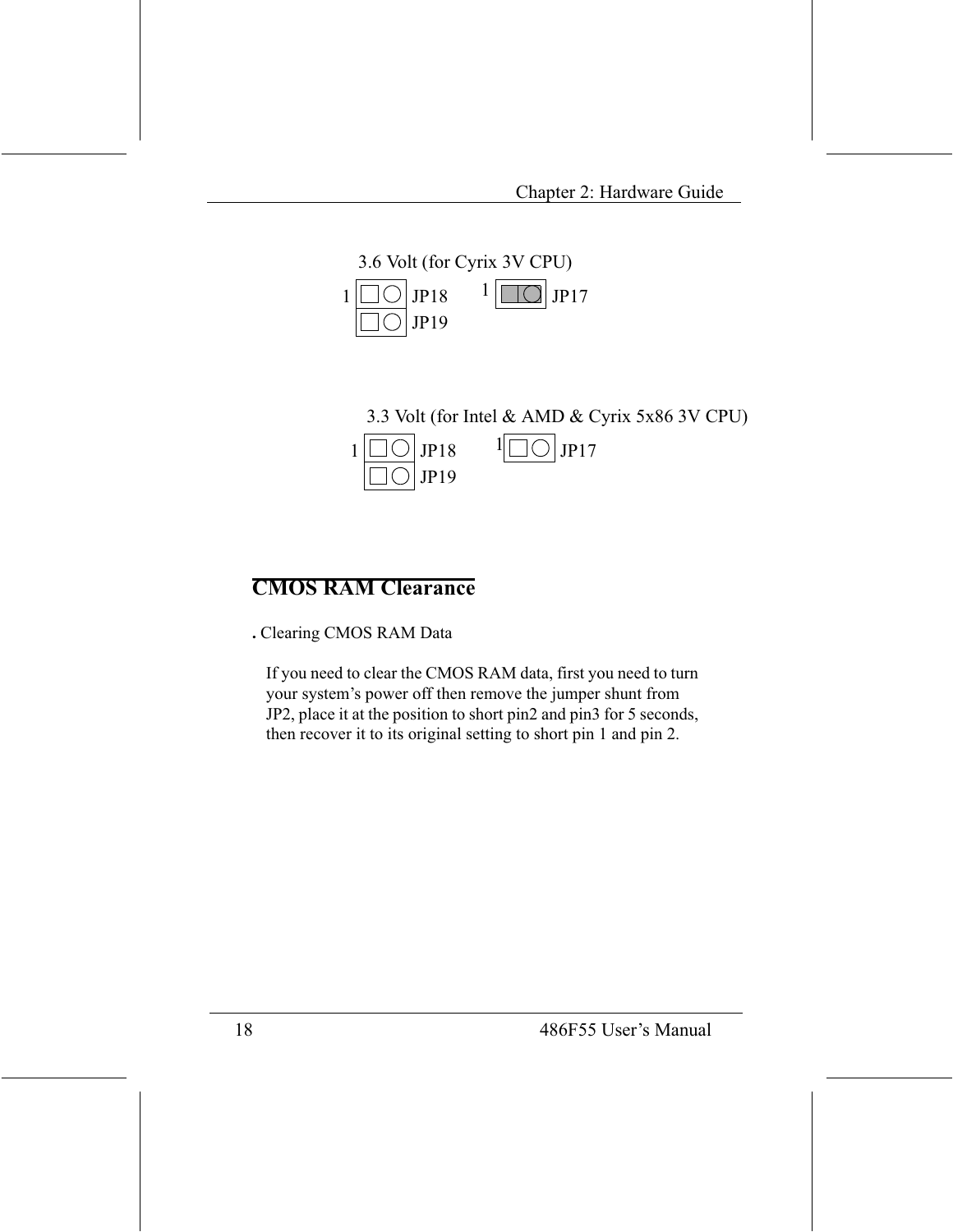#### **ECP DMA Channel Selection**

. These jumpers select the DMA channel used by ECP.



DMA Channel 3



#### **Parallel Port Interrupt Selection**

. This jumper selects the interrupt used by the parallel port.

Interrupt 7 (Default)





Interrupt 5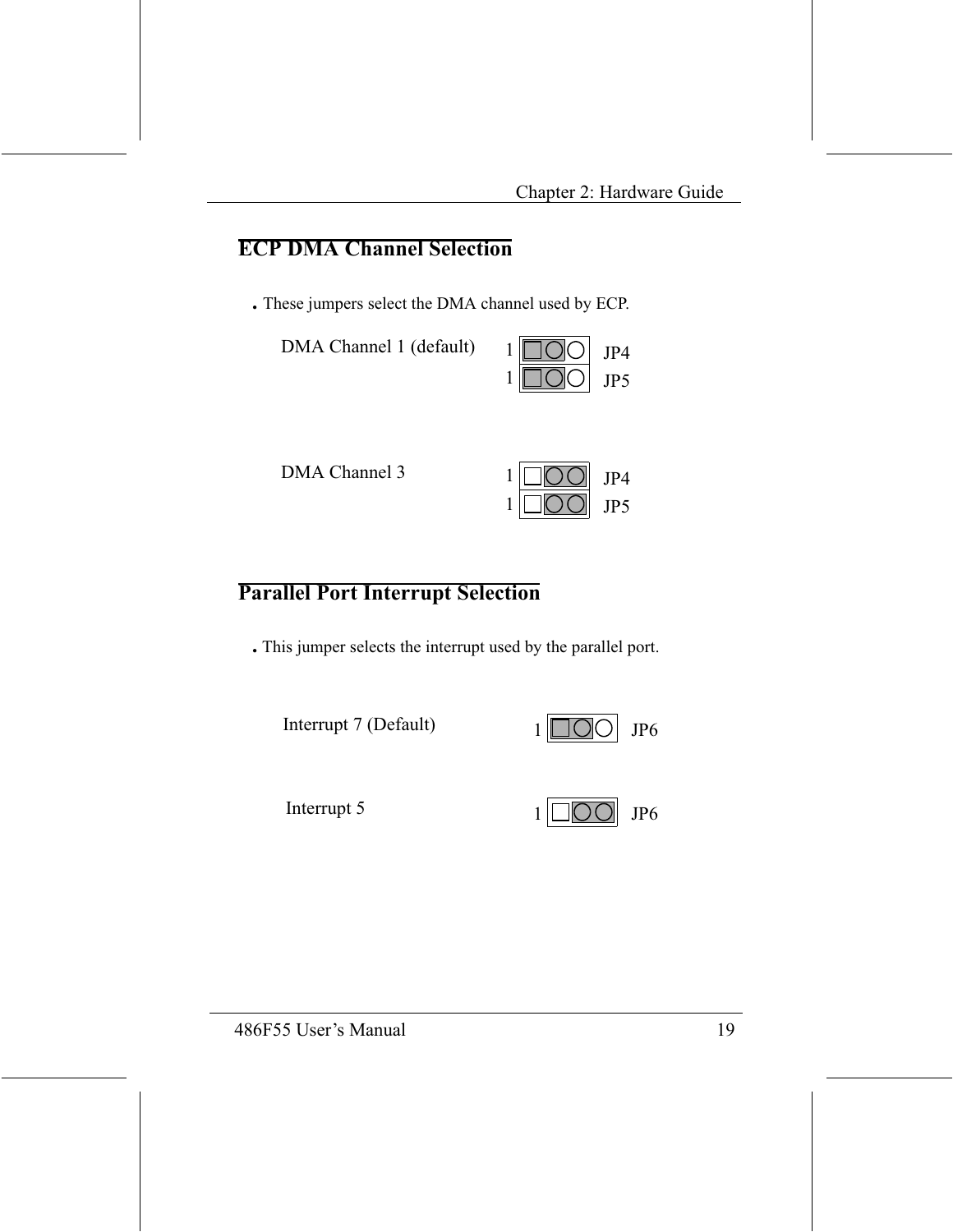## **Cable Set**

- . Included with 486F55 mainboard is a cable set which contains:
	- one IDE Cable.
	- one floppy disk drive cable.
	- one serial port and parallel port cable with mounting bracket.
	- one serial port cable with mounting bracket.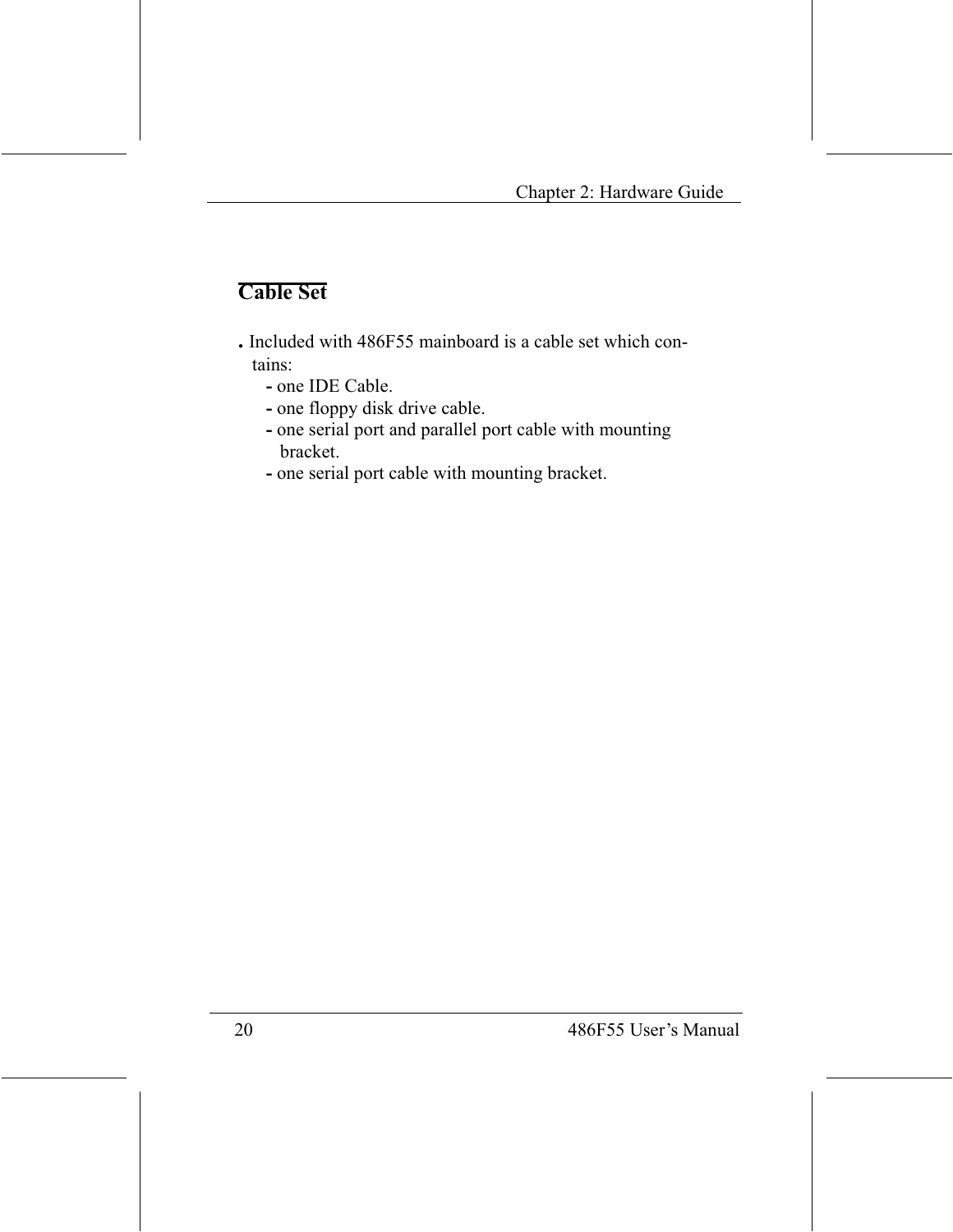# 3 Software Guide

#### **Software Setup**

After hardware configuration of 486F55 mainboard is completed, and system hardware has been assembled, the completed system may be powered up. At this point, software setup should be run to ensure that system information is correct.

Normally, system setup is needed when the system hardware is not identical with the information contained in the CMOS RAM, whenever the CMOS RAM has lost power, or the system features need to be changed.

### **Running AWARD BIOS**

When the system is powered on, the BIOS will enter the Power-On Self Test (POST) routines. These routines perform the various diagnostic check at the time the system is powered up; if an error is encountered, the error will be reported in one of two different ways. If the error occurs before the display device is initialized, a series of beeps will be transmitted. If the error occurs after the display device is initialized, the screen will display the error message.

After the POST routines are completed, the following message appears:

"Press DEL to enter SETUP"

To access the AWARD BIOS SETUP program, press the <DEL> key. The main program screen will be displayed at this time.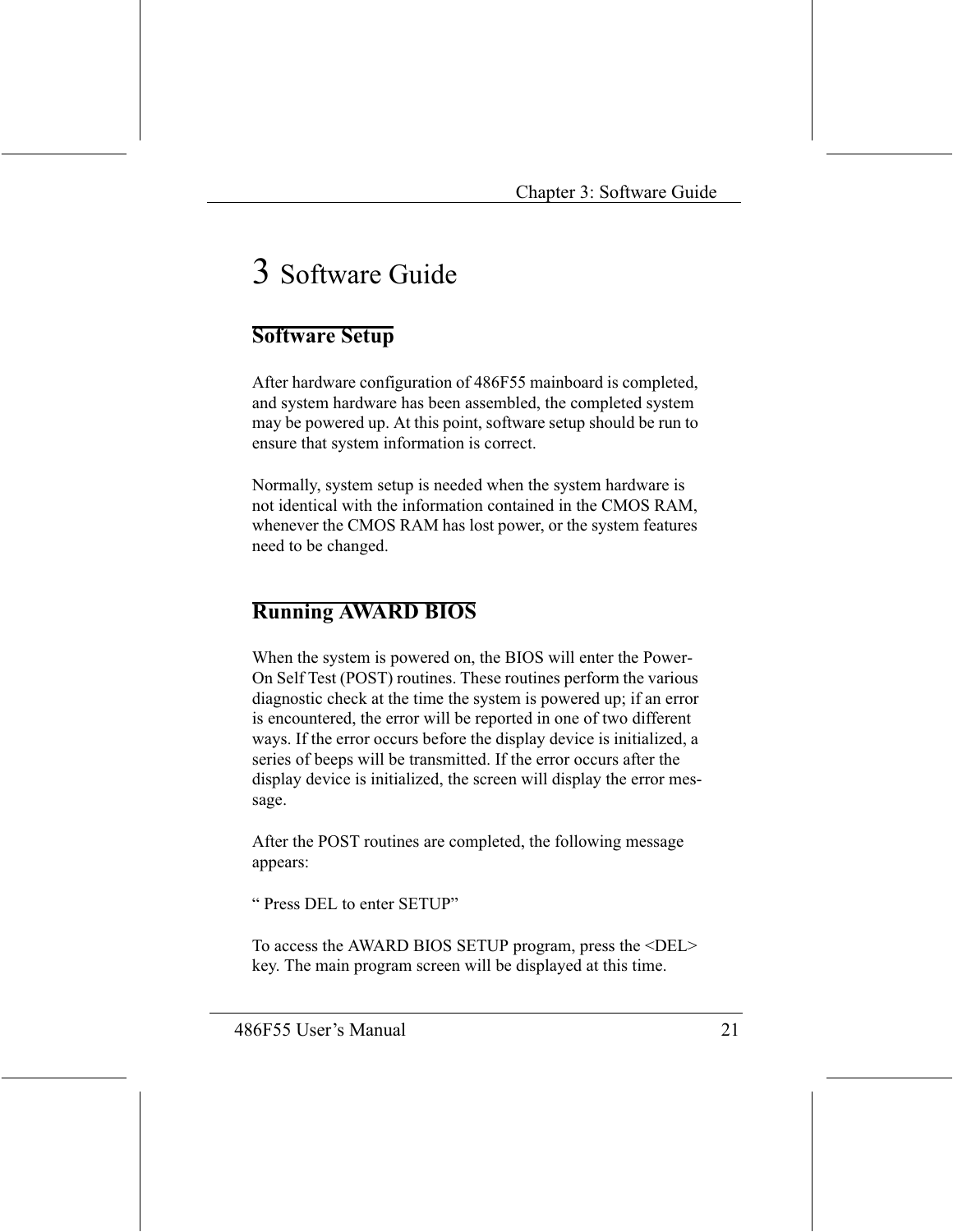#### The Main Program Screen

| ROM PCI/ISA BIOS (2A41BF21)<br><b>STANDARD SETUP</b><br>AWARD SOFTWARE, INC                               |  |  |  |
|-----------------------------------------------------------------------------------------------------------|--|--|--|
| PASSWORD SETTING                                                                                          |  |  |  |
| <b>IDE HDD AUTO DETECTION</b>                                                                             |  |  |  |
| <b>HDD LOW LEVEL FORMAT</b>                                                                               |  |  |  |
| <b>SAVE &amp; EXIT SETUP</b>                                                                              |  |  |  |
| EXIT WITHOUT SAVING                                                                                       |  |  |  |
|                                                                                                           |  |  |  |
|                                                                                                           |  |  |  |
| ESC: Quit<br>$\rightarrow$ $\leftarrow$ :Select Item<br>F10:Save & Exit Setup<br>(SHIFT) F2: Change Color |  |  |  |
| Time, Date, Hard Disk Type                                                                                |  |  |  |
|                                                                                                           |  |  |  |

Listed below are explanations of the keys displayed at the bottom of the screen:

<ESC>: Exit the utility.

ARROW KEYS: Use arrow keys to move cursor to desired selection.

<Shift><F2>: Changes background and foreground colors.

<F10>: Saves all changes made to Setup and exits program.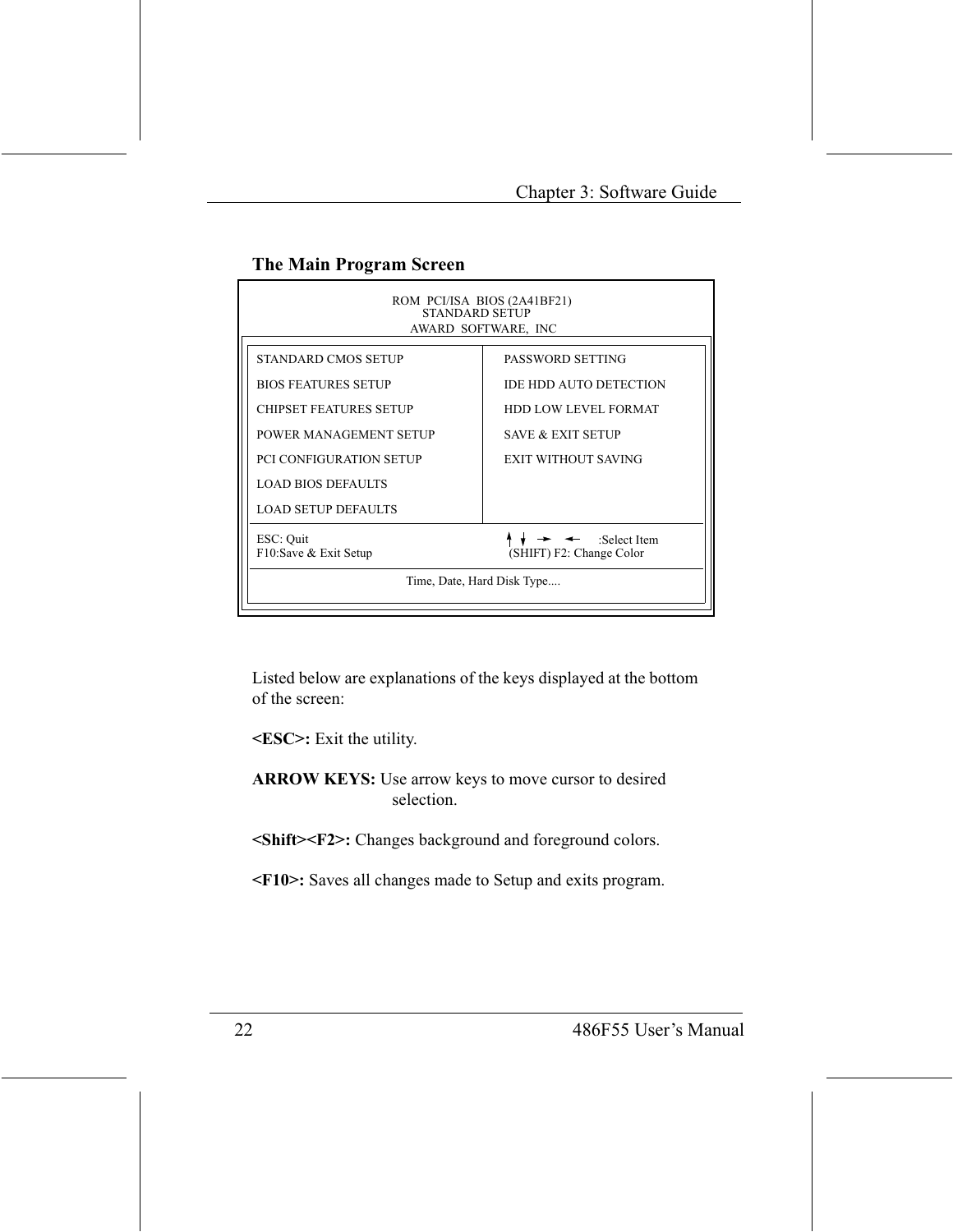## **Standard CMOS Setup**

Selecting "STANDARD CMOS SETUP "on the main program screen displays this menu:

#### **Standard CMOS Setup Screen**

|                                                                                                                                                                                   | ROM PCI/ISA BIOS (2A41BF21)<br><b>STANDARD SETUP</b><br>AWARD SOFTWARE, INC |                         |                                                                                   |                                        |                                                                 |                                      |                                                              |                              |
|-----------------------------------------------------------------------------------------------------------------------------------------------------------------------------------|-----------------------------------------------------------------------------|-------------------------|-----------------------------------------------------------------------------------|----------------------------------------|-----------------------------------------------------------------|--------------------------------------|--------------------------------------------------------------|------------------------------|
|                                                                                                                                                                                   | Date (mm:dd:yy): Wed, Mar 15 1995<br>Time (hh:mm:ss): 10:00:59              |                         |                                                                                   |                                        |                                                                 |                                      |                                                              |                              |
| HARD DISKS<br>Primary Master<br>Primary Slave None<br>Secondary Master<br>Secondary Slave                                                                                         | <b>TYPE</b><br>User $213$<br>None<br>None                                   | <b>SIZE</b><br>$\Omega$ | 685<br>$\mathbf{0}$<br>$\mathbf{0}$<br>$\overline{0}$<br>$\mathbf{0}$<br>$\Omega$ | 16<br>$\theta$<br>$\theta$<br>$\Omega$ | CYLY HEAD PRECOMP LANDZ SECOTR<br>65535<br>$\Omega$<br>$\Omega$ | $\mathbf{0}$<br>$\Omega$<br>$\Omega$ | 684 68<br>38<br>$\Omega$<br>$\Omega$<br>$\Omega$<br>$\Omega$ | <b>MODE</b><br><b>NORMAL</b> |
| Drive $A:1.2 M$<br>640K<br>Base Memory:<br>Extended Memory: 15360K<br>Drive B: None<br>Other Memory:<br>384K<br>Video : EGAVGA<br>Total Memory :<br>Halt On: All Errors<br>16384K |                                                                             |                         |                                                                                   |                                        |                                                                 |                                      |                                                              |                              |
| ESC: Quit<br>$PU/PD/+\prime$ -:Modify<br>← :Select Item<br>(SHIFT) F2: Change Color<br>$F10$ : Help                                                                               |                                                                             |                         |                                                                                   |                                        |                                                                 |                                      |                                                              |                              |

The Standard CMOS Setup utility is used to configure the following features:

Set Date: Month, Date, Year.

Set Time: Hour, Minute, and Second. Use 24 Hour clock format (for PM numbers, add 12 to the hour, you would enter 4:30 p.m. as 16:30).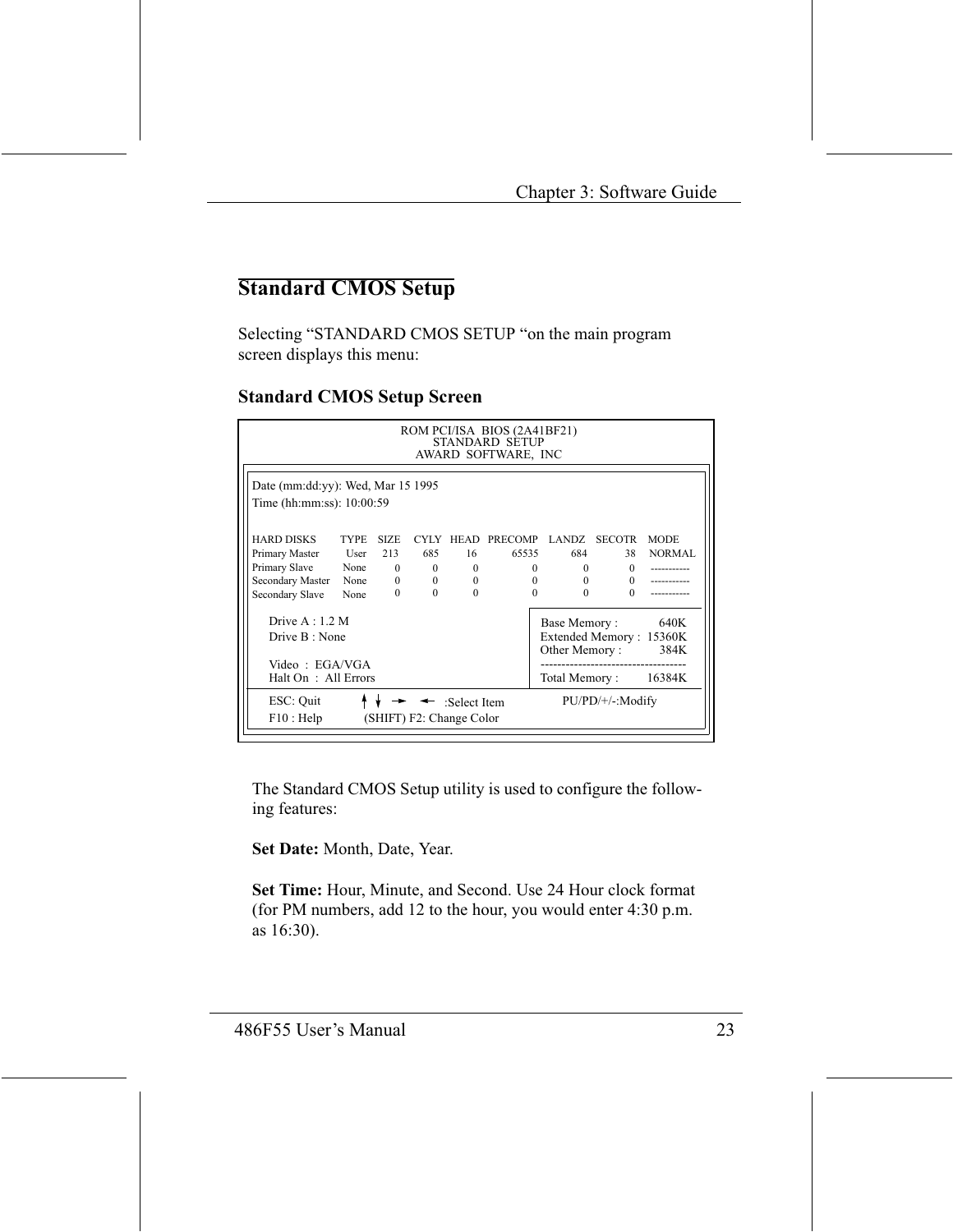**Hard Disks:** Hard disk type from 1 to 45 are standard ones; type "User" is user definable, and Type "None" is not installed (e.g. SCSI). You must enter hard disk parameters for each drive.

There are six categories of information you must enter: "CYLS" (number of cylinders), "HEAD" (number of heads), "PRECOMP" (write precompensation), "LANDZ" (landing zone), "SECTOR" (number of sectors) and "MODE" (Normal, LBA, Large). The hard disk vendor's or system manufacturer's documentation should provide you the information needed. For an IDE hard drive, you can use the "IDE HDD AUTO DETEC-TION" utility in the main program screen to get this information.

The Award BIOS supports three HDD modes: NORMAL, LBA, and LARGE

**NORMAL mode:** Generic access mode in which neither the BIOS nor the IDE controller will make any transformation during accessing. The maximum HDD size supported by the NORMAL mode is 528 Megabytes.

**LBA mode:** Logical Block Addressing mode is a new HDD accessing method to overcome the 528Megabytes bottleneck. The number of cylinders, heads, and sectors shown in setup may not be the number physically contained in the HDD. During HDD accessing, the IDE controller will transform the logical address described by the cylinder, head, and sector number into its own physical address inside the HDD. The maximum HDD size supported by the LBA mode is 8.4 Gigabytes.

**LARGE mode:** Some IDE HDD contain more than 1024 cylinders without LBA support. This access mode tricks DOS (or other OS) that the number of cylinders is less than 1024 by dividing it by 2. At the same time, number of heads is multiplied by 2.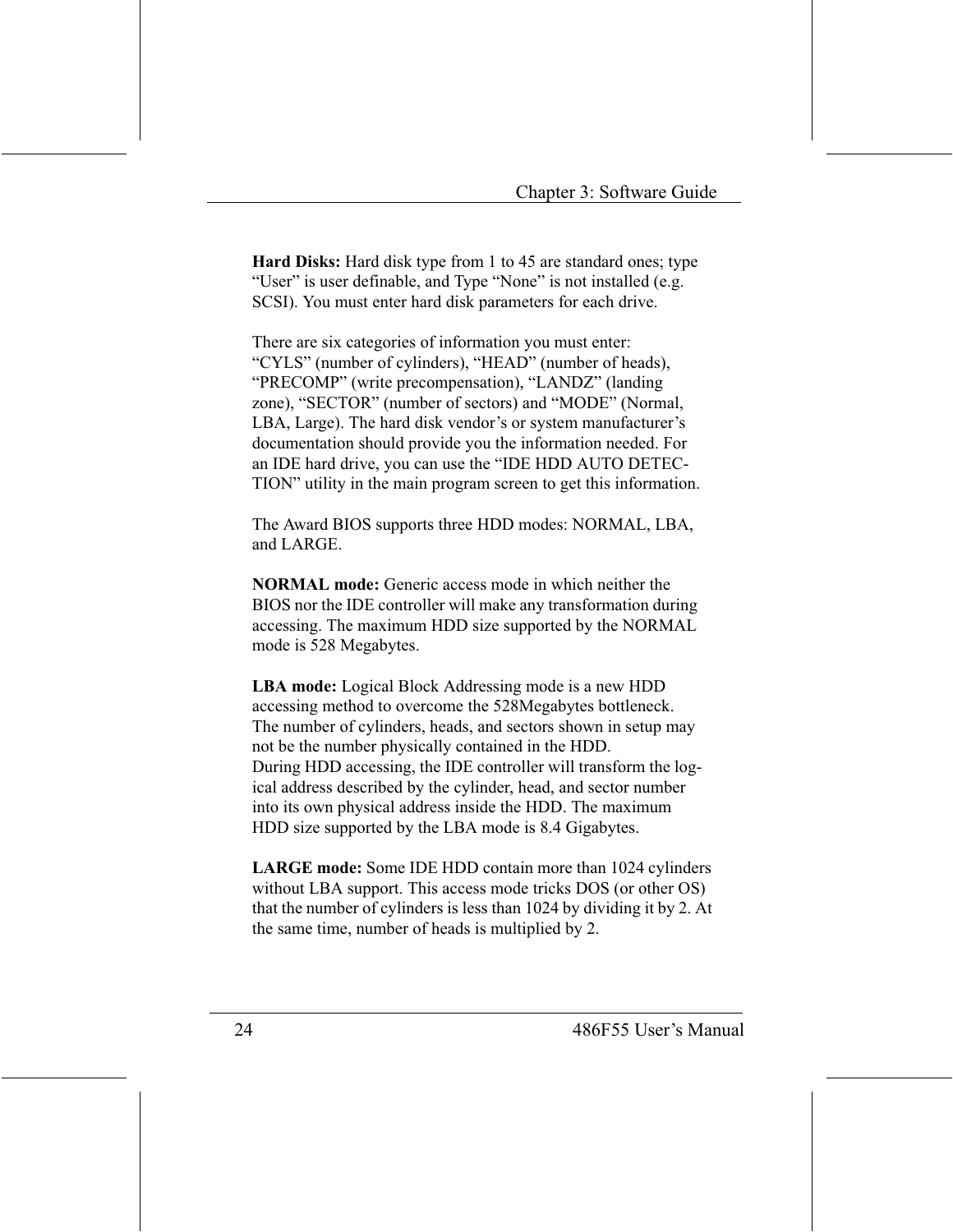A reverse transformation process will be made inside INT13h in order to access the right HDD address. The maximum HDD size supported by the LARGE mode is 1 Gigabytes.

Note: To support LBA or LARGE mode, there must be some software involved. All these software are located in the Award HDD Service Routine "INT13h". It may fail to access a HDD with LBA or LARGE mode selected if you are running under an Operating System which replaces the whole INT13h.

**Floppy Drive A and Floppy Drive B:** The options are: "360K 5.25 in", "1.2M 5.25in", "720K 3.5 in", "1.44M 3.5in", "2.88M 3.5in" and "None (Not Installed)". Not Installed could be used as an option for diskless workstations.

Video: Options are MONO, CGA40, CGA80 and EGA/VGA.

Halt on: Controls whether the system stops in the case of an error. The options are "All Errors", "No Errors", "All, But Keyboard", "All, But Diskette" and "All, But Disk/Key". The default setting is "All Errors".

After you have made your selections, exit to the main program screen by pressing the <ESC> key.

#### **BIOS Features Setup**

Selecting "BIOS FEATURES SETUP" on the main program screen displays this menu: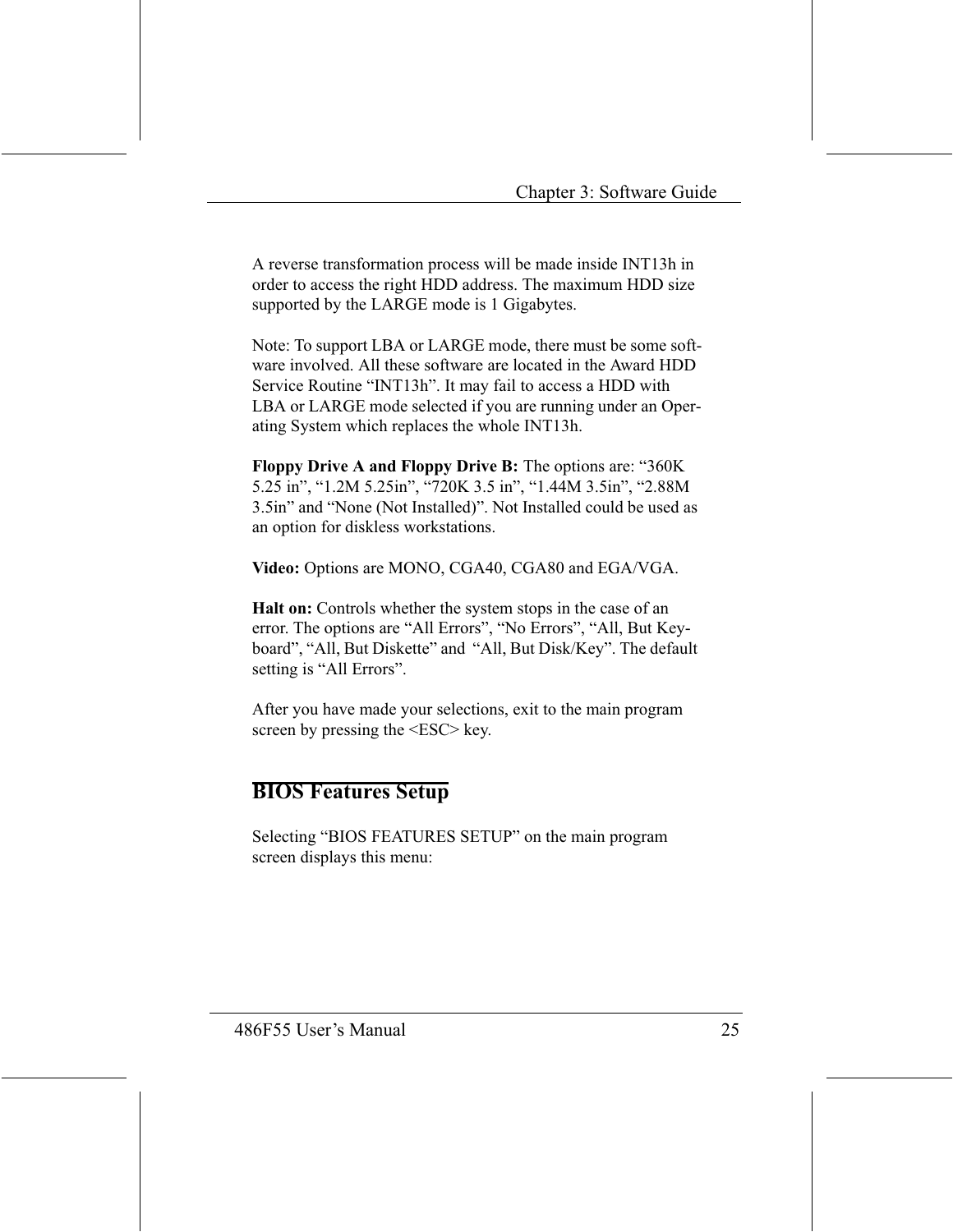#### **BIOS Features Setup Screen**

|                                                                                                                                                         | <b>BIOS FEATURES SETUP</b><br>AWARD SOFTWARE, INC                    | ROM PCI/ISA BIOS (2A41BF21)                                                                                                                |
|---------------------------------------------------------------------------------------------------------------------------------------------------------|----------------------------------------------------------------------|--------------------------------------------------------------------------------------------------------------------------------------------|
| Virus Warning<br>Internal Cache<br>External Cache                                                                                                       | : Disabled<br>· Enabled<br>: Enabled                                 | : Enabled<br>Video BIOS Shadow<br>C8000-CBFFF Shadow<br>: Disabled<br>D0000-D3FFF Shadow<br>: Disabled<br>D8000-DBFFF Shadow<br>: Disabled |
| <b>Ouick Power On Self Test</b><br><b>Boot Sequence</b><br>Swap Floppy Drive<br>Boot Up Floppy Seek<br><b>Boot Up NumLock Status</b><br>Gate A20 Option | : Enabled<br>C, A<br>: Disabled<br>: Enabled<br>: On<br>$\cdot$ Fast |                                                                                                                                            |
| <b>Typematic Rate Setting</b><br>Typematic Rate (Chars/Sec)<br>Typematic Delay (Msec)                                                                   | : Disabled<br>:6<br>: 250                                            | ESC : Quit<br>:Select Item<br>: Help<br>PU/PD/+/-: Modify<br>F1<br>F5<br>: Old Values<br>(Shift) F2: Color                                 |
| Password Option                                                                                                                                         | : Setup                                                              | : Load BIOS Defaults<br>F6 -<br>F7<br>: Load Setup Defaults                                                                                |

The following explains the options for each features:

Virus Warning: The Virus Warning's default setting is "Disabled". When enabled, any attempt to write the boot sector and partition table will halt the system and cause a warning message to appear. If this happens, you can use an anti-virus utility on a virus free, bootable floppy diskette to reboot and clean your system.

Internal Cache: the default setting is "Enabled". This Setting enables the CPU internal cache.

**External Cache:** The default setting is "Enabled". This setting enables the external cache.

Quick Power On Self Test: The default setting is "Enabled". If enabled, this will skip some diagnostic checks during the Power On Self Test (POST) to speed up booting process.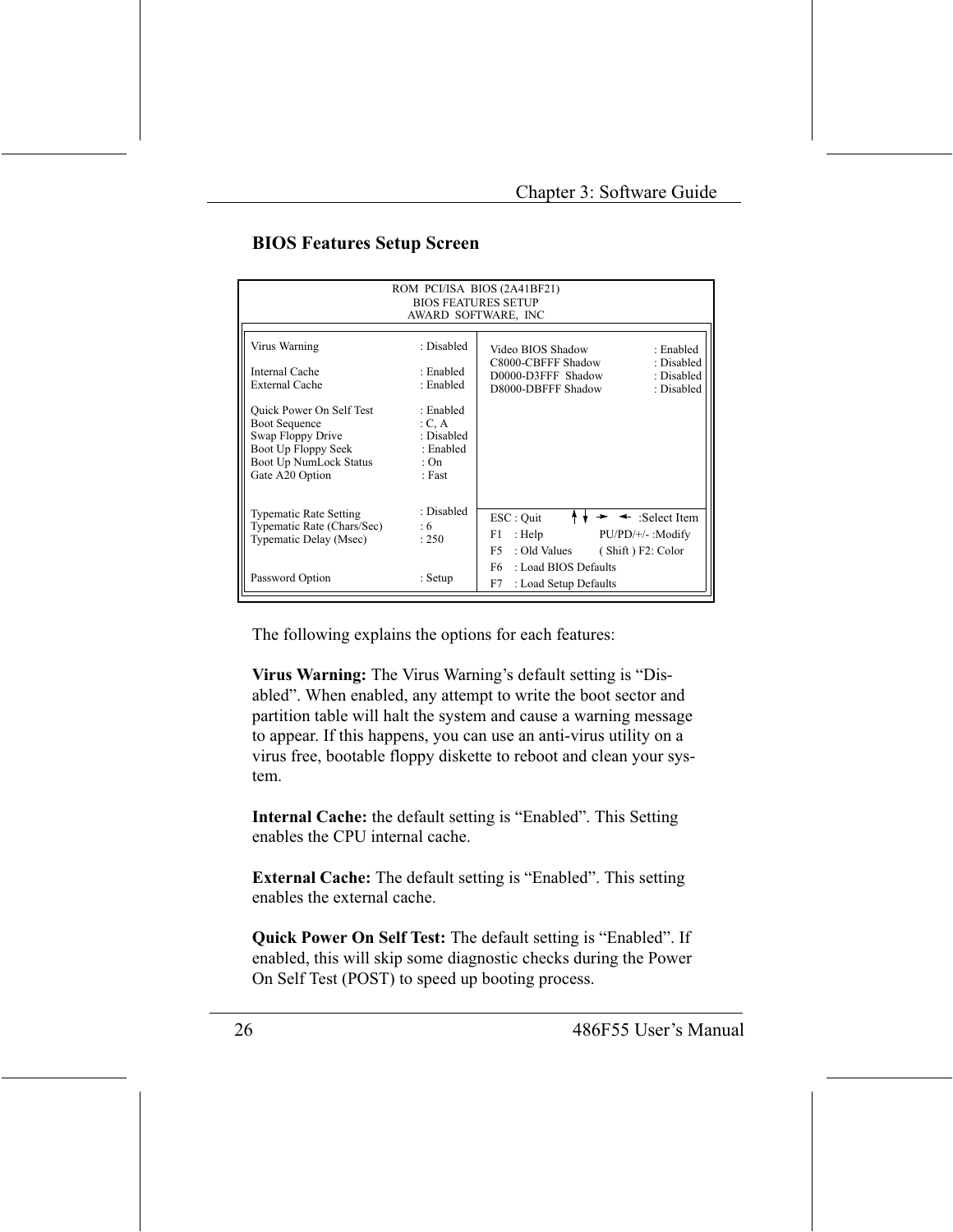**Boot Sequence:** The default setting is "C,A"; the other option is "A,C". The BIOS will load the operating system from the disk drives in the sequence selected here.

**Boot Up Floppy Seek:** The defaults setting is "Enabled". When enabled, the BIOS will check whether there is a floppy disk drive installed

**Boot Up Numlock Status:** The default setting is "ON". If set "OFF", the cursor controls will function on the numeric keypad.

Gate A20 Option: the defaults setting is "Fast". This is the optimal setting for the mainboard. The other option is "Normal".

Typematic Rate Setting: The default setting is "Disabled". If enabled, you can set the typematic Rate and typematic Delay.

Typematic Rate (Chars/Sec): This setting controls the speed at which the system registers repeated keystrokes. The choices range from 6 to 30 Chars/Sec. The default setting is "6 Chars/ Sec".

**Typematic Delay (Msec):** This setting controls the time between the display of the first and second characters. There are four delay rate choices: 250ms, 500ms, 750ms and 1000ms. The default setting is 250ms.

**Password Option:** This setting controls the password feature. The options are "Setup" and "System". Select "Setup" will protect the configuration settings from being tampered with. Select "System" if you want to use password feature every time the system boots up.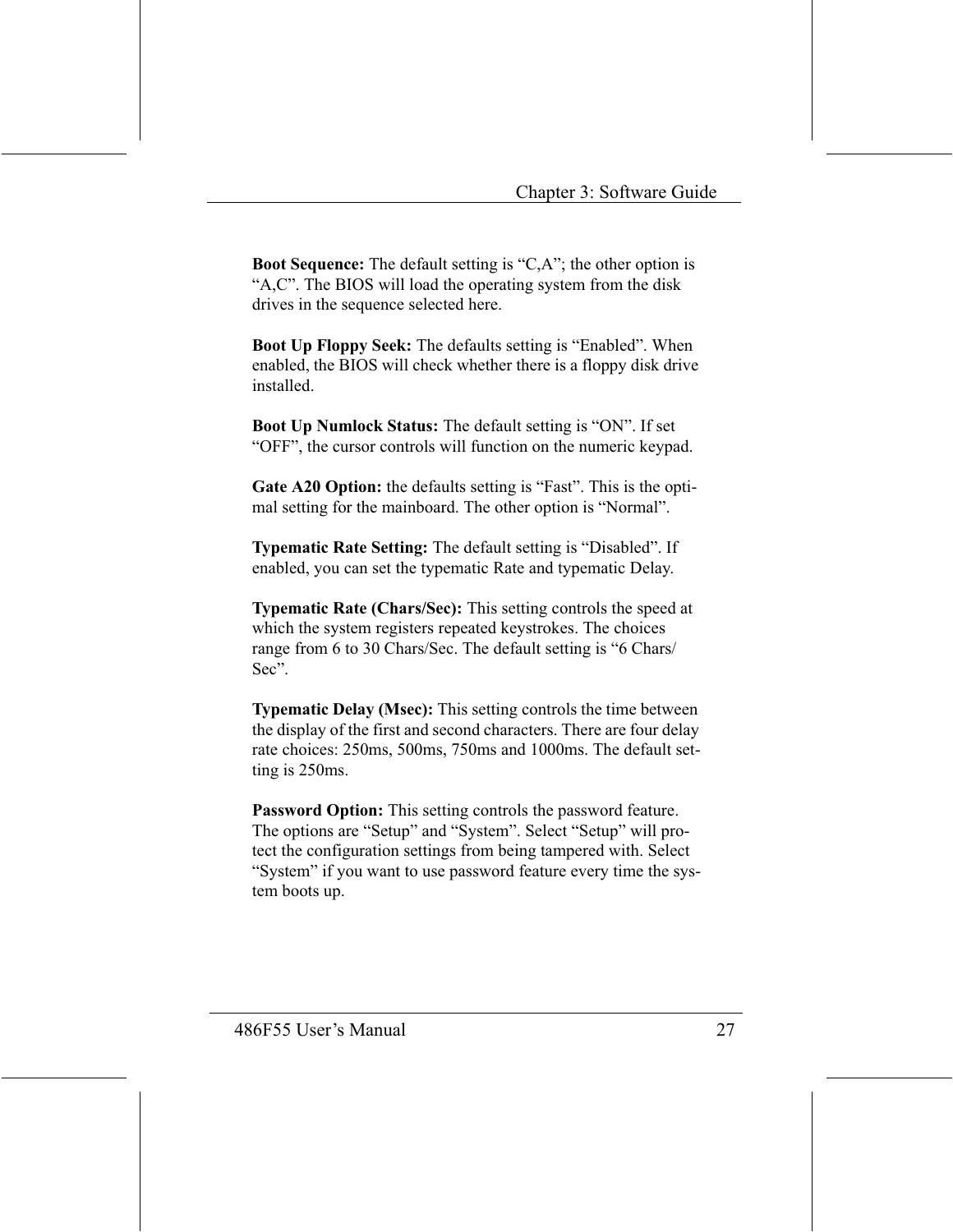The default setting is "Setup". You can create your password by using the "PASSWORD SETTING" utility on the main program screen.

Video BIOS Shadow: The default setting is 'Enabled". When enabled, the ROM BIOS on the video display card is copied into system DRAM to enhance performance.

C8000-CBFFF Shadow to D8000-DBFFF Shadow: The default setting for the shadow feature is "Disabled". When enabled, the ROM on the expansion card with the specific address is copied into system DRAM. It will also reduce the size of memory available to the system.

After you have made your selection in the BIOS FEATURES SETUP, press the <ESC> key to go back to the main program screen.

#### **Chipset Features Setup**

Selecting "CHIPSET FEATURES SETUP" on the main program screen displays this menu: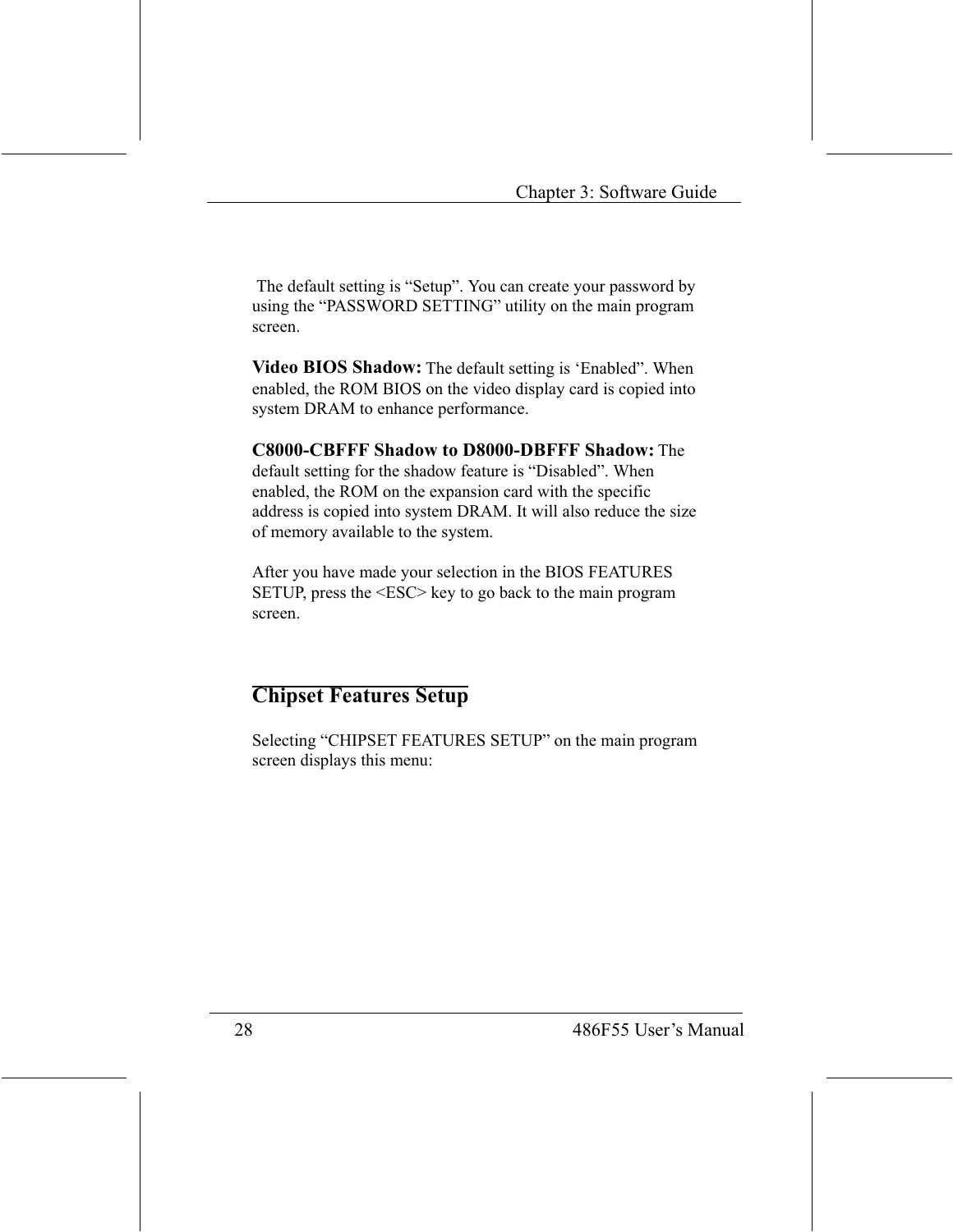| ROM PCI/ISA BIOS (2A41BF21)                                                                                          |                                                                             |                                                                                                                            |                                                          |
|----------------------------------------------------------------------------------------------------------------------|-----------------------------------------------------------------------------|----------------------------------------------------------------------------------------------------------------------------|----------------------------------------------------------|
| <b>CHIPSET FEATURES SETUP</b>                                                                                        |                                                                             |                                                                                                                            |                                                          |
|                                                                                                                      |                                                                             | AWARD SOFTWARE, INC                                                                                                        |                                                          |
| Auto Configuration                                                                                                   | : Enable                                                                    | Onboard 496B IDE Port                                                                                                      | $\cdot$ Enable                                           |
| <b>ISA Bus Clock</b>                                                                                                 | : 1/4PCLK                                                                   | <b>IDE 0 Master Mode</b><br><b>IDE 0 Slave Mode</b>                                                                        | $:$ Auto<br>$:$ Auto                                     |
| Cache Write Cycle<br>Cache Burst Read Cycle<br>L2 Cache/DRAM Cycle WS                                                | : 2 CCLK<br>$:1$ CCLK<br>2 CCLK                                             | IDE 1 Master Mode<br>IDE 1 Slaver Mode<br>IDE Prefetch Read Buffer<br>IDE HDD Block Mode                                   | $:$ Auto<br>$:$ Auto<br>: Disable<br>Enable<br>÷.        |
| DRAM RAS to CAS Delay<br>DRAM Write Cycle<br>DRAM Write CAS Pulse<br>DRAM CAS Precharge Time<br>DRAM RAS to MA Delay | $: 2 \, \text{CCLK}$<br>$:1$ WS<br>$:~1$ CCLK<br>1 CCLK<br>÷<br>1 CCLK<br>÷ | Onboard FDD Controller<br>Onboard Serial Port 1<br>Onboard Serial Port 2<br>Onboard Parallel Port<br>Onboard Parallel Mode | : Enabled<br>: COM1<br>$\sim$ COM2<br>: 278H<br>: Normal |
| <b>DRAM</b> Speed<br>DRAM Slow Refresh                                                                               | Fast<br>÷<br>Disable                                                        | ESC : Quit<br>: Help<br>F1.                                                                                                | :Select Item<br>PU/PD/+/- :Modify                        |
| <b>CPU Burst Write</b><br><b>External Cache Policy</b>                                                               | : Disable<br>Write Back                                                     | : Old Values<br>F5.<br>F6 =<br>: Load BIOS Defaults<br>F7<br>: Load Setup Defaults                                         | (Shift) F2: Color                                        |

This screen controls the settings for the board's chipset. All the entries on the screen are automatically configured. However you can change it according to your operating environment.

The default settings of IDE PIO modes are "AUTO". Should you have problems running IDE drives with PIO mode set to "AUTO", you may try using a slower PIO mode. All IDE drives should work with PIO mode 0

#### For IDE Prefetch Read Buffer, if you use both IDE0 and IDE1, this option must be set to "Disable".

If you make any change for onboard FDD controller, serial ports and parallel port in the setup, save the change and then turn off the system. After turning system on again, the change will be effective.

After you have made your selections in the CHIPSET FEA-TURES SETUP, press the <ESC> key to go back to the main program screen.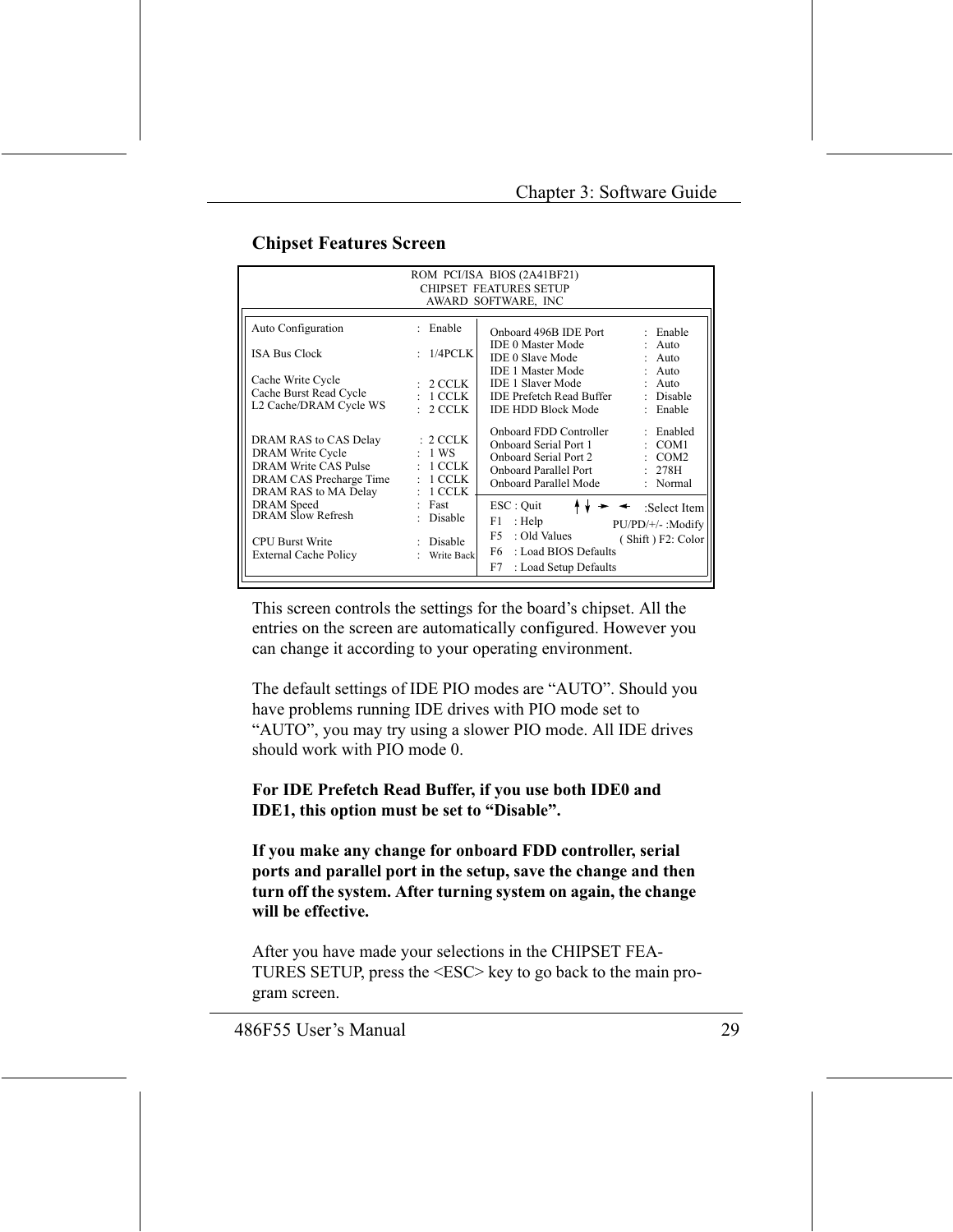#### **Power Management Setup**

The power Management Setup controls the mainboard's "green" features.

Selecting "POWER MANAGEMENT SETUP" on the main program screen displays this menu:

| ROM PCI/ISA BIOS (2A41BF21)<br>POWER MANAGEMENT SETUP<br>AWARD SOFTWARE, INC                                                                                                                                                                                      |                                                                                                                                                                                                                                                                                                                                                  |  |  |
|-------------------------------------------------------------------------------------------------------------------------------------------------------------------------------------------------------------------------------------------------------------------|--------------------------------------------------------------------------------------------------------------------------------------------------------------------------------------------------------------------------------------------------------------------------------------------------------------------------------------------------|--|--|
| Power Management<br>: Disable<br>PM Control by APM : No<br>Video Off Method : V/H SYNC+Blank<br>Suspend Switch : Enable<br>$* *$<br>** PM Timer<br>HDD Off After<br>: Disable<br>Standby Mode<br>: Disable<br>Suspend Mode<br>: Disable<br>Doze Mode<br>: Disable | $IRQ5$ (LPT 2)<br>: Enable<br>$IRQ6$ (Floppy Disk)<br>: Enable<br>$IRO7$ (LPT 1)<br>: Enable<br>IRQ8 (RTC Alarm)<br>: Disable<br>IRO9 (IRO2 Redir)<br>: Enable<br>: Enable<br>IRO10 (Reserved)<br>: Enable<br>IRQ11 (Reserved)<br>: Enable<br>$IRQ12$ (PS/2 Mouse)<br>: Enable<br>IRQ13 (Coprocessor)<br>: Enable<br>IRO14 (Hard Disk)<br>Enable |  |  |
| **<br>**<br>PM Events                                                                                                                                                                                                                                             | IRO15 (Reserved)                                                                                                                                                                                                                                                                                                                                 |  |  |
| PCI Master Activity<br>: Enable<br><b>COM Ports Activity</b><br>: Enable                                                                                                                                                                                          |                                                                                                                                                                                                                                                                                                                                                  |  |  |
| <b>LPT</b> Ports Activity<br>: Enable<br><b>HDD Ports Activity</b><br>: Enable<br><b>DMA</b> Ports Activity<br>: Enable<br>VGA Activity<br>: Disable<br>$IRQ$ 3 (COM 2)<br>: Enable<br>IRO 4 ( COM 1)<br>: Enable                                                 | ESC : Quit<br>:Select Item<br>F1<br>: $Help$<br>PU/PD/+/- :Modify<br>F <sub>5</sub><br>: Old Values<br>(Shift) F2: Color<br>F6 =<br>: Load BIOS Defaults<br>F7<br>: Load Setup Defaults                                                                                                                                                          |  |  |

**Power Management:** This setting controls the system Doze, System Standby and System Suspend Timer features. There are four options.

**User Define:** Allow you to customize all power saving timer features.

**Optimize:** This is recommended setting for general use.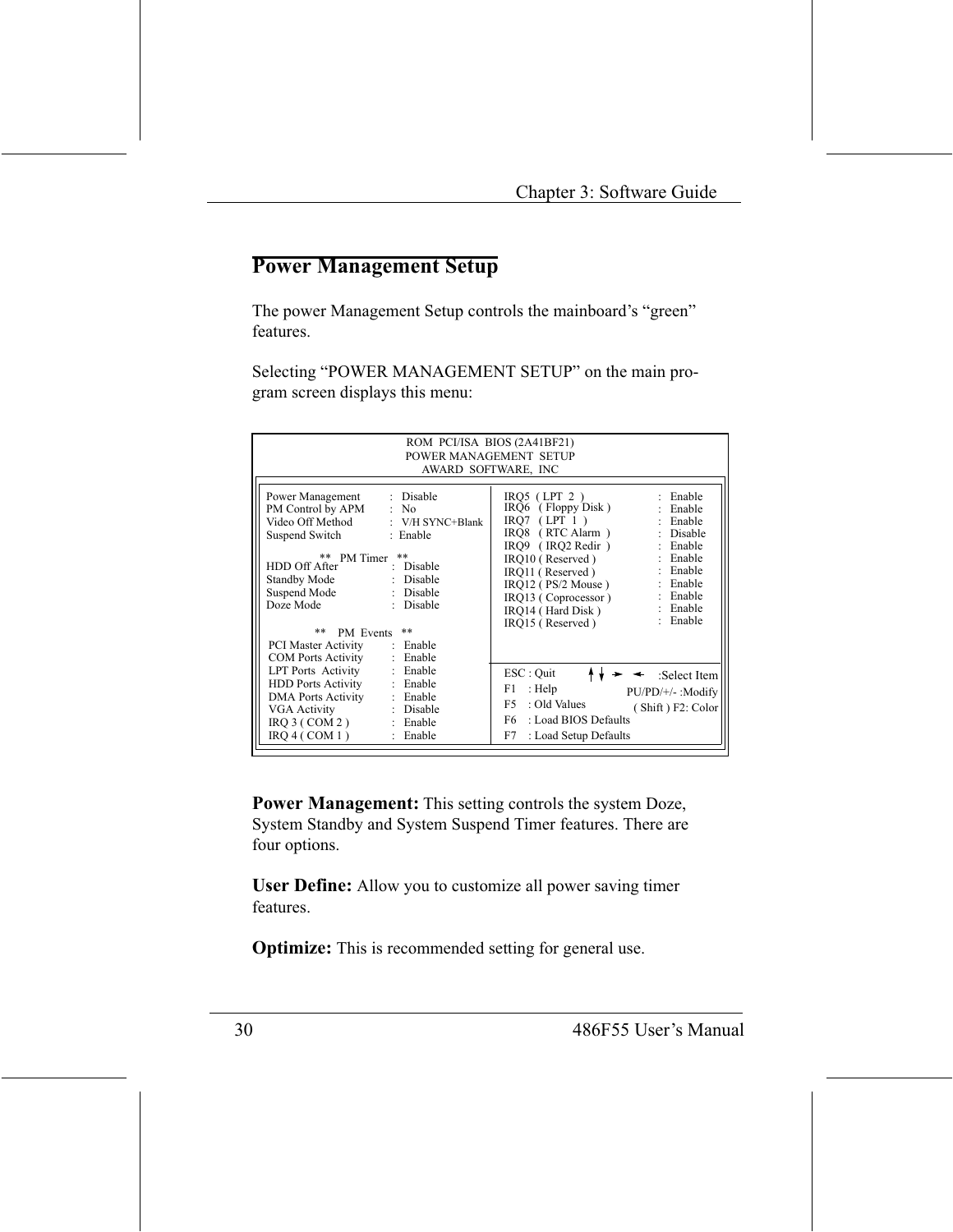Test/Demo: This is for test/demonstration purpose.

**Disable:** Disable the power management features.

**PM Control by APM:** The default setting is "NO". If set to "Yes", system BIOS will wait for APM's prompt before it enters any PM mode.

Note: If your system power management is controlled by APM and there is a task running, the APM will not prompt the BIOS to enter any power saving mode after time out.

Video Off Method: This setting controls the Video off method in power saving mode. The default setting is "V/HSYNC+Blank" This setting disables V/H SYNC signals and blanks the screen in power saving mode. The other options are "Blank Screen" and "DPMS".

**Suspend Switch :** The default setting is "Enabled". Along with "Power Management" enabled, The system will enter the suspend mode when the break switch is pressed.

**HDD Off After:** Options are from "1 Min" to "15 Min", "Suspend" and "Disable". The IDE hard drive will spin down if it is not accessed within a specified length of time.

Doze Mode: Options are from "10 Sec" to "40 Min" and "Disable". The system speed will change from turbo to slow if no Power Management events occur for a specified length of time. The system will return to full power when a P.M. event is detected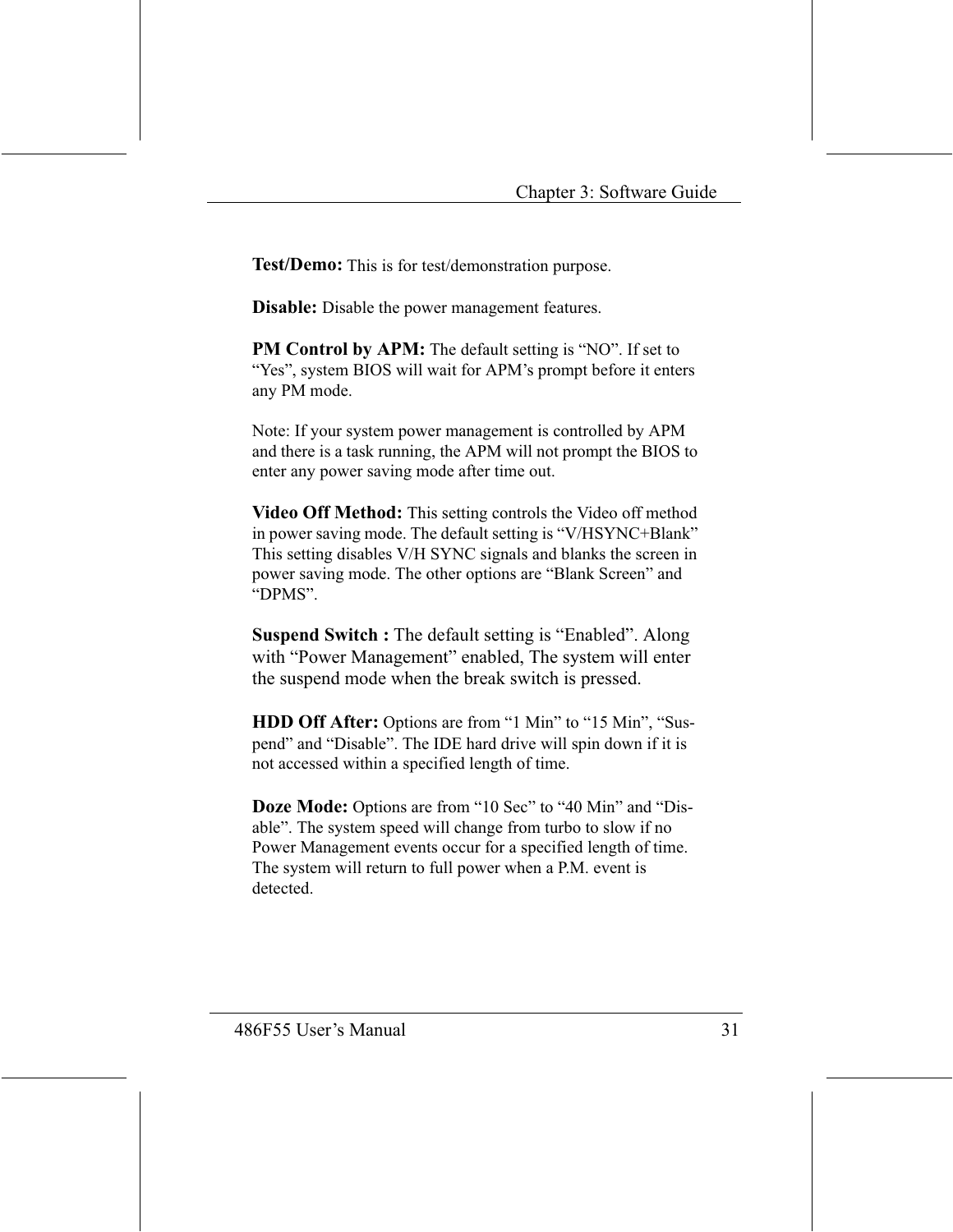**Standby Mode:** Options are from "10 Sec" to "40 Min" and "Disable". The system speed will change from turbo to slow and the video signal will be suspended if no Power Management events occur for a specified length of time. Full power function will return when a P.M. event is detected.

**Suspend Mode:** Options are from "10 Sec" to "40 Min" and "Disable". The CPU clock will be stopped and the video signal will be suspended if no Power Management events occur for a specified length of time. Full power function will return when a P.M. event is detected.

**PM Events:** when a hardware event is enabled, the occurrence of a corresponding event will prevent the system from entering any PM mode.

After you have made your selection in the POWER MANAGE-MENT SETUP, press the <ESC> key to go back to the main program screen.

#### **PCI Configuration Setup**

Both the ISA and PCI buses on the mainboard use system IRQ's. You must set up the IRQ assignments correctly thru the PCI Configuration Setup utility, otherwise the mainboard will not work properly.

Selecting "PCI CONFIGURATION SETUP" on the main program screen displays this menu: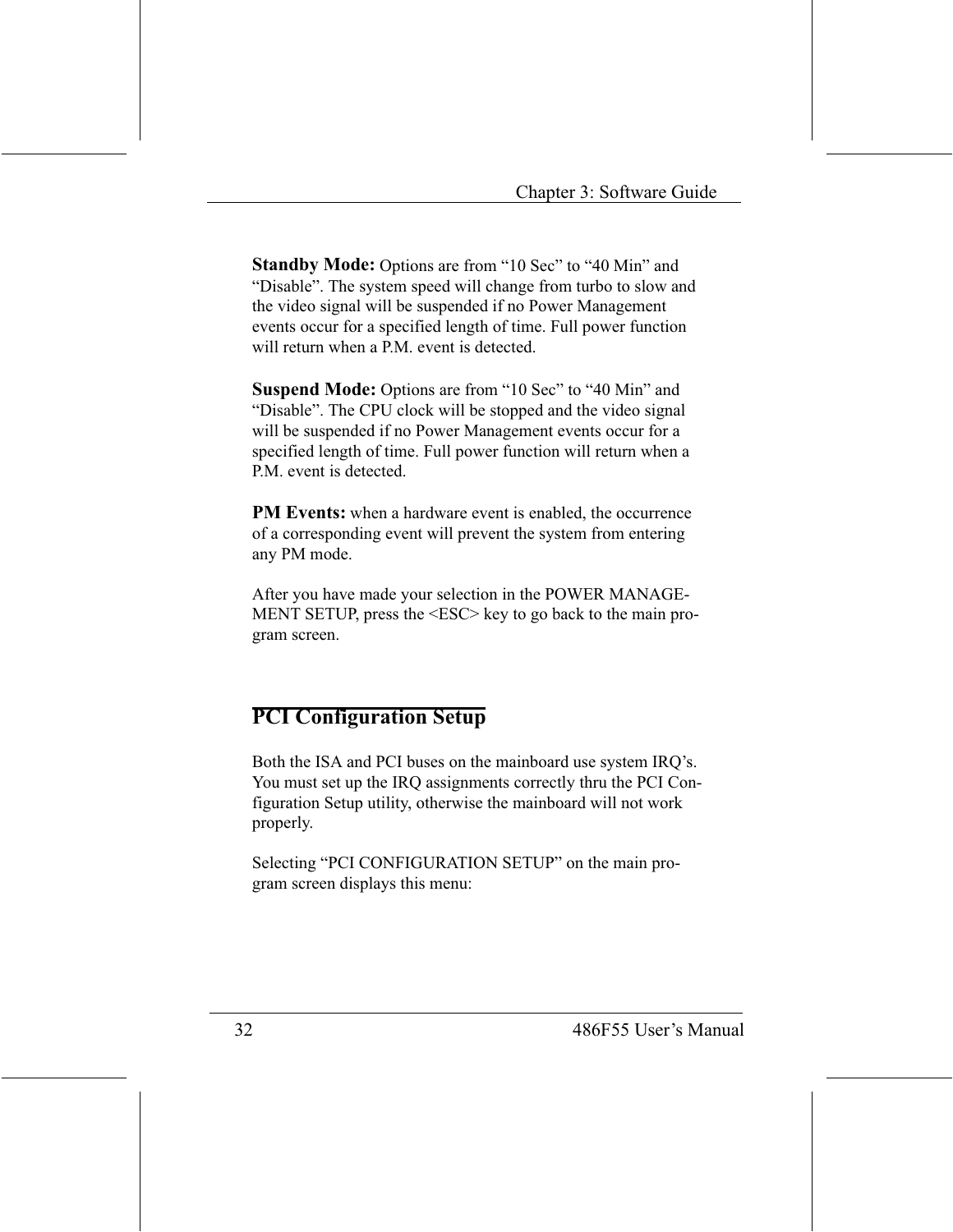| ROM PCI/ISA BIOS (2A41BF21)                                                                                       |                              |                                                                                                                                                                                |  |
|-------------------------------------------------------------------------------------------------------------------|------------------------------|--------------------------------------------------------------------------------------------------------------------------------------------------------------------------------|--|
| PCI CONFIGURATION SETUP                                                                                           |                              |                                                                                                                                                                                |  |
|                                                                                                                   | AWARD SOFTWARE, INC          |                                                                                                                                                                                |  |
| Slot 1 Using INT#<br>Slot 2 Using INT# : AUTO<br>Slot $3$ Using INT#                                              | : AUTO<br>: AUTO             | CPU to PCI Post Write<br>: Enable<br>CPU to PCI Burst Write<br>: Enable<br>PCI Burst to Main Memory<br>: Enable                                                                |  |
| 1st Available IRQ : 9<br>2nd Available IRQ : 10<br>3rd Available IRO<br>PCI IRO Actived By<br>PCI IDE 2nd Channel | : 11<br>$:$ Edge<br>: Enable |                                                                                                                                                                                |  |
| PCI IDE IRQ Map To : PCI-AUTO<br>Primary IDE INT# : A<br>Secondary IDE INT# : B                                   |                              | ESC : Quit<br>:Select Item<br>: Help<br>F1.<br>$PU/PD/+/-$ : Modify<br>F5.<br>: Old Values<br>(Shift) F2: Color<br>: Load BIOS Defaults<br>F6 =<br>: Load Setup Defaults<br>F7 |  |

#### **PCI Configuration Screen**

Each PCI slot has four interrupts, "INT A", "INT B", "INT C" and "INT D" which could be connected to IRQ thru a hardware router in the Chipset. When you install a PCI expansion card which requires an "IRQ" (ISA interrupts IRQ 3, 4, 5, 7, 9, 11, 12, 14 and 15) to operate, you must route the "INT" which is used by PCI expansion card to the proper IRQ.

#### **PCI Expansion Card (Except PCI IDE) Installation**

- 1. Set "INT" to each PCI slot.
	- a. If the PCI expansion cards is compliant to PCI plug and play specification, select "AUTO".
	- b. If the PCI expansion card is not compliant to PCI plug and play specification, select "INT n" which is used by the expansion card.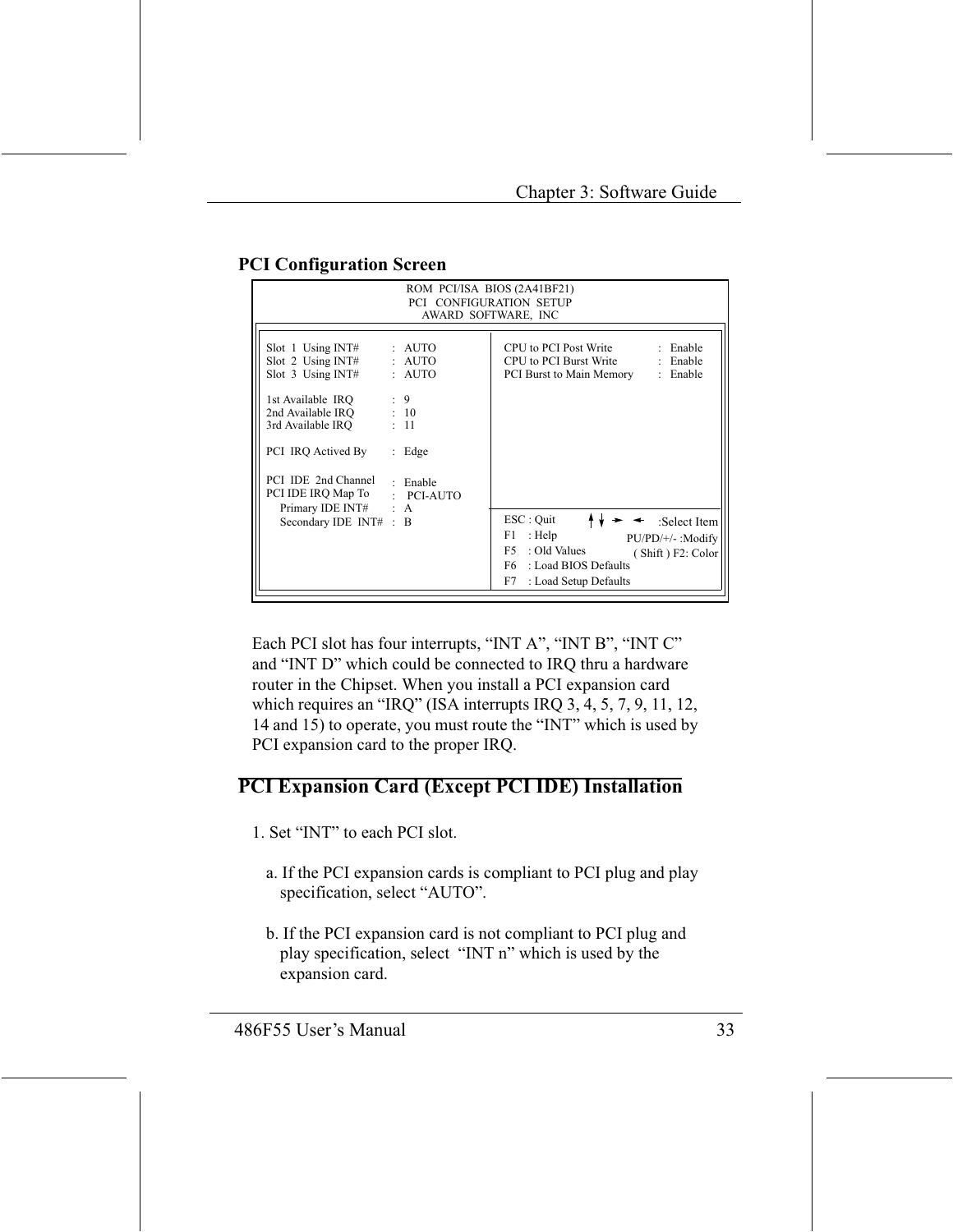- 2. Set the priority of available "IRQ's" (NA, IRQ 3, 4, 5, 7, 9, 10, 11, 12, 14 and 15), do not select IRO14 and/or IRO15 when an ISA or PCI IDE card is installed on the mainboard. When system boots up, The BIOS will scan the PCI expansion cards starting from slot1 then slot 2, 3. If a PCI expansion card exists and requires an IRQ to operate, the BIOS will assign an available IRQ to it in the sequence of all available IRQ's.
- 3. Select INT Level or Edge trigger.

#### **Example:**

- Install a PCI expansion card which is compliant to PCI plug and play specification on slot 3. The PCI expansion card requires IRQ 11 to operate.
- Install a PCI expansion card which is not compliant to PCI plug and play specification on the slot2. The PCI expansion card uses INT A and requires IRQ 9 to operate.
- Install a PCI expansion card which does not require IRQ to operate on slot 1.

The setting is as follows: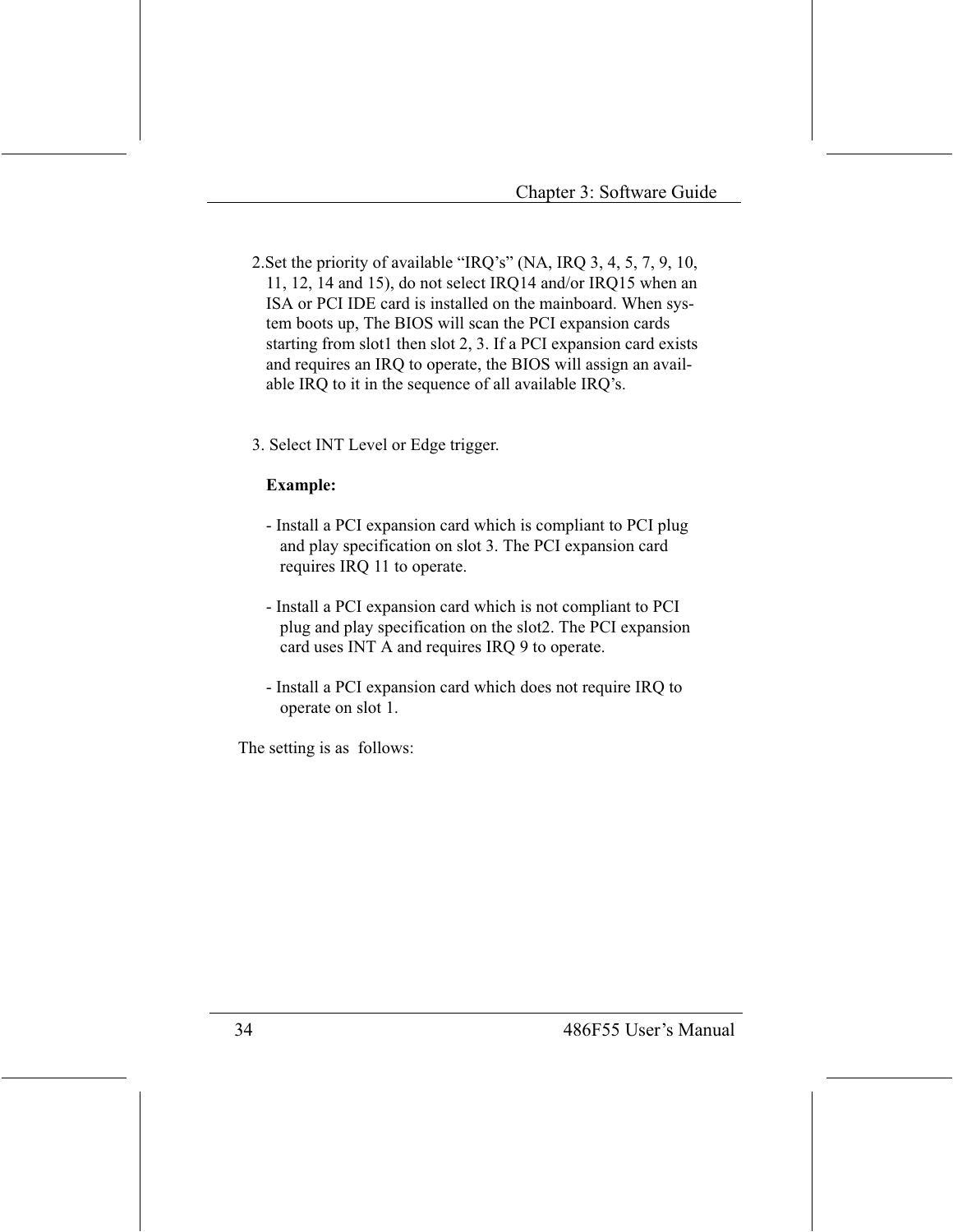| ROM PCI/ISA BIOS (2A41BF21)<br><b>PCI CONFIGURATION SETUP</b><br>AWARD SOFTWARE, INC                          |                                           |                                                                                                                                                                             |  |
|---------------------------------------------------------------------------------------------------------------|-------------------------------------------|-----------------------------------------------------------------------------------------------------------------------------------------------------------------------------|--|
| Slot 1 Using INT#<br>Slot 2 Using INT#<br>Slot $3$ Using INT#                                                 | : AUTO<br>$: \; \; \text{INTA}$<br>: AUTO | CPU to PCI Post Write<br>: Enable<br>CPU to PCI Burst Write<br>: Enable<br>PCI Burst to Main Memory<br>: Enable                                                             |  |
| 1st Available IRO<br>2nd Available IRQ : 11<br>3rd Available IRQ<br>PCI IRO Actived By<br>PCI IDE 2nd Channel | : 9<br>: N/A<br>$:$ Edge<br>: Enable      |                                                                                                                                                                             |  |
| PCI IDE IRQ Map To<br>Primary IDE INT# : A<br>Secondary IDE INT# : B                                          | $\therefore$ PCI-AUTO                     | ESC : Quit<br>:Select Item<br>: Help<br>F1<br>$PU/PD/+/-$ : Modify<br>: Old Values<br>F5.<br>(Shift) F2: Color<br>: Load BIOS Defaults<br>F6<br>F7<br>: Load Setup Defaults |  |

#### **PCI IDE Installation**

If a PCI IDE Card uses ISA IRQ directly thru a paddle card installed on ISA slot, set "ISA" for the option "PCI IDE IRQ Map To". If a PCI IDE Card uses PCI 'INT', and it is compliant to PCI plug and play specification, set "PCI-AUTO" for the option "PCI IDE IRQ Map To", otherwise set "PCI-SLOT n" (PCI-SLOT 1, PCI-SLOT 2 or PCI-SLOT 3) depends on which slot the PCI **IDE** Card is installed.

Only INT A and INT B are available for a PCI IDE Card, therefore you must set the PCI IDE Card primary interrupt to INT A and secondary interrupt to INT B. The INT A is routed to IRQ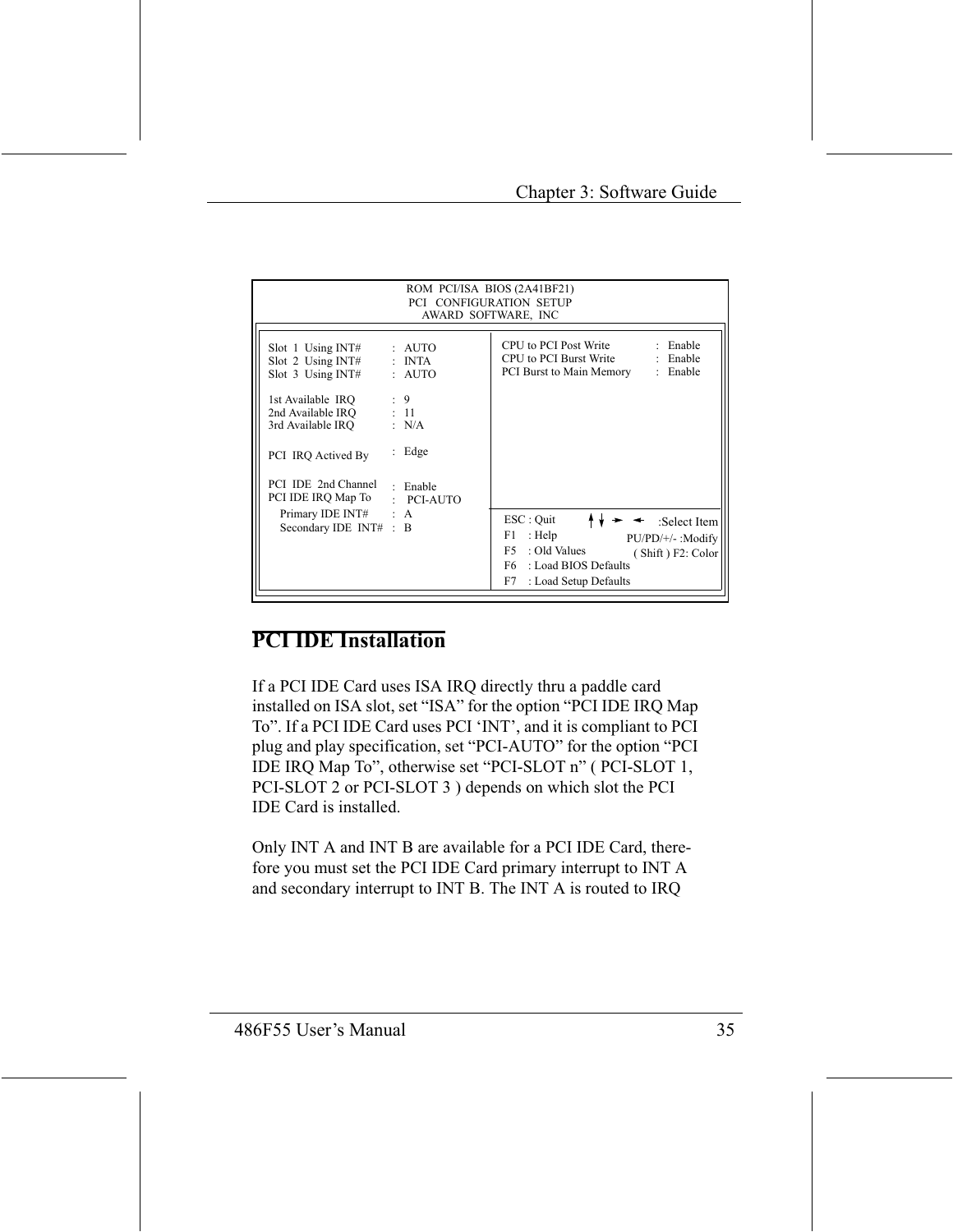14 and the INT B is routed to IRQ 15 thru a hardware router in the chipset.

#### **Load BIOS Defaults**

This is useful if you are having problems with your mainboard and need to debug or troubleshoot the system.

The defaults loaded only affect the BIOS Features Setup and Chipset Features Setup screens. There is no effect on the Standard CMOS Setup. To use this feature, highlight on the main screen and press <Enter>. A line will appear on the screen asking if you want to load the BIOS default values. Press the  $<$ Y $>$  key and then press <Enter> key if you want to load the BIOS defaults. Press  $\langle N \rangle$  if you don't want to proceed.

#### **Load Setup Defaults**

"LOAD SETUP DEFAULTS" loads optimal settings which are stored in the BIOS ROM.

The defaults loaded only affect the BIOS Features Setup and Chipset Features Setup screens. There is no effect on the Standard CMOS Setup. To use this feature, highlight on the main screen and press <Enter>. A line will appear on screen asking if you want to load the Setup default values.

Press the  $\langle Y \rangle$  key and then press the  $\langle$ Enter $\rangle$  key if you want to load the Setup defaults. Press <N> if you don't want to proceed.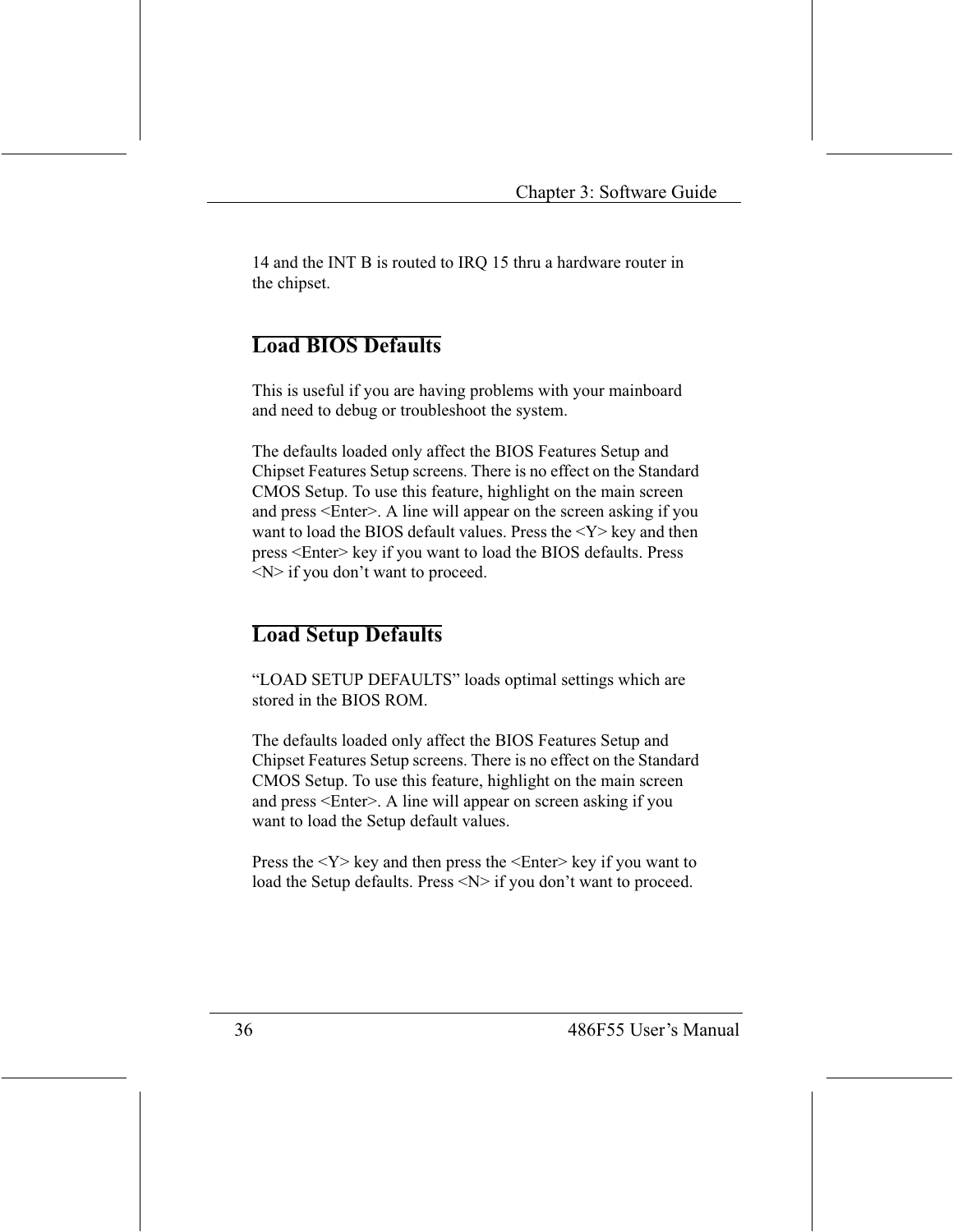#### **Password Setting**

The "PASSWORD SETTING" utility sets the password. The mainboard is shipped with the password disabled. If you want to change the password, you must first enter current password. Then at the prompt enter your new password. The password is case sensitive and you can use up to 8 alphanumeric characters, press <Enter> after entering the password. At the next prompt, confirm the new password by typing it and pressing <Enter>again.

To disable the password, press the <Enter> key instead of entering a new password when the "Enter Password" dialog box appears. A message will appear confirming that the password is disabled

Note: If you forget your password, the only way to solve this problem is to clear CMOS RAM data. Please refer to the section of clear CMOS RAM Data on Page 18.

#### **IDE HDD Auto Detection**

If your system has an IDE hard drive, you can use this utility to detect its parameters and enter them into the Standard CMOS Setup automatically.

If the auto-detected parameters displayed do not match the ones that should be used for your hard drive, do not accept them. Press the <N> key to reject the values and enter the correct ones manually on the Standard CMOS Setup screen.